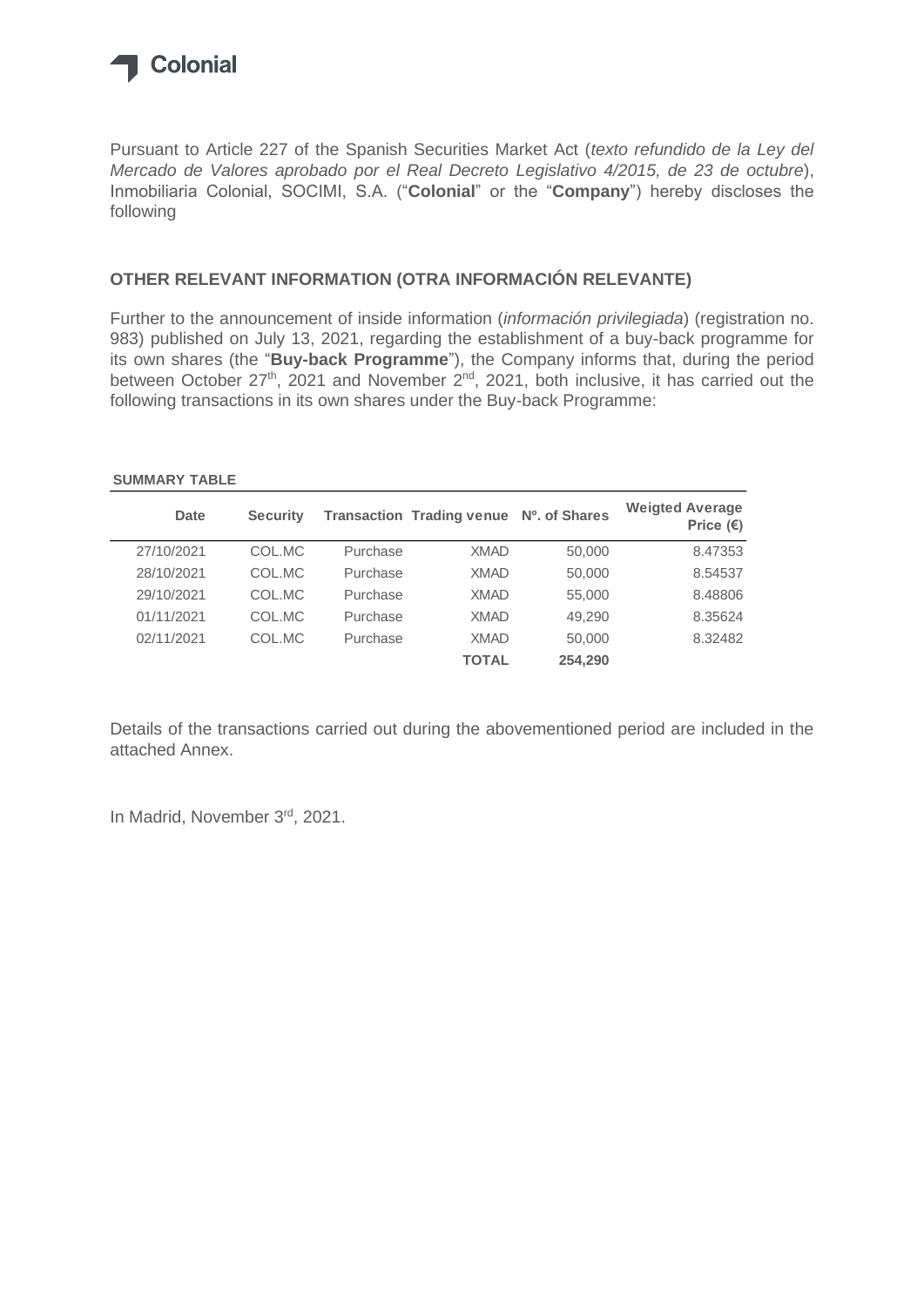# **T** Colonial

#### **ANNEX**

| Date       | <b>Security</b> |          | Transaction Trading venue Nº. of Shares |            | Price $(\epsilon)$ | Intermediary         |
|------------|-----------------|----------|-----------------------------------------|------------|--------------------|----------------------|
| 27/10/2021 | COL.MC          | Purchase | <b>XMAD</b>                             | 349        | 8.3900             | Banco Sabadell, S.A. |
| 27/10/2021 | COL.MC          | Purchase | <b>XMAD</b>                             | 37         | 8.3900             | Banco Sabadell, S.A. |
| 27/10/2021 | COL.MC          | Purchase | <b>XMAD</b>                             | 261        | 8.3900             | Banco Sabadell, S.A. |
| 27/10/2021 | COL.MC          | Purchase | <b>XMAD</b>                             | 64         | 8.3900             | Banco Sabadell, S.A. |
| 27/10/2021 | COL.MC          | Purchase | <b>XMAD</b>                             | 2,100      | 8.4150             | Banco Sabadell, S.A. |
| 27/10/2021 | COL.MC          | Purchase | <b>XMAD</b>                             | 332        | 8.4150             | Banco Sabadell, S.A. |
| 27/10/2021 | COL.MC          | Purchase | <b>XMAD</b>                             | 145        | 8.4100             | Banco Sabadell, S.A. |
| 27/10/2021 | COL.MC          | Purchase | <b>XMAD</b>                             | 347        | 8.4400             | Banco Sabadell, S.A. |
| 27/10/2021 | COL.MC          | Purchase | <b>XMAD</b>                             | 366        | 8.4400             | Banco Sabadell, S.A. |
| 27/10/2021 | COL.MC          | Purchase | <b>XMAD</b>                             | 414        | 8.4350             | Banco Sabadell, S.A. |
| 27/10/2021 | COL.MC          | Purchase | <b>XMAD</b>                             | 6          | 8.4450             | Banco Sabadell, S.A. |
| 27/10/2021 | COL.MC          | Purchase | <b>XMAD</b>                             | 251        | 8.4450             | Banco Sabadell, S.A. |
| 27/10/2021 | COL.MC          | Purchase | <b>XMAD</b>                             | 707        | 8.4100             | Banco Sabadell, S.A. |
| 27/10/2021 | COL.MC          | Purchase | <b>XMAD</b>                             | 836        | 8.4100             | Banco Sabadell, S.A. |
| 27/10/2021 | COL.MC          | Purchase | <b>XMAD</b>                             | 937        | 8.4150             | Banco Sabadell, S.A. |
| 27/10/2021 | COL.MC          | Purchase | <b>XMAD</b>                             | 313        | 8.4600             | Banco Sabadell, S.A. |
| 27/10/2021 | COL.MC          | Purchase | <b>XMAD</b>                             | 281        | 8.4600             | Banco Sabadell, S.A. |
| 27/10/2021 | COL.MC          | Purchase | <b>XMAD</b>                             | 178        | 8.4550             | Banco Sabadell, S.A. |
| 27/10/2021 | COL.MC          | Purchase | <b>XMAD</b>                             | 126        | 8.4550             | Banco Sabadell, S.A. |
| 27/10/2021 | COL.MC          | Purchase | <b>XMAD</b>                             | 470        | 8.4550             | Banco Sabadell, S.A. |
| 27/10/2021 | COL.MC          | Purchase | <b>XMAD</b>                             | 148        | 8.4450             | Banco Sabadell, S.A. |
| 27/10/2021 | COL.MC          | Purchase | <b>XMAD</b>                             | 7          | 8.4450             | Banco Sabadell, S.A. |
| 27/10/2021 | COL.MC          | Purchase | <b>XMAD</b>                             | 609        | 8.4550             | Banco Sabadell, S.A. |
|            |                 |          |                                         |            |                    |                      |
| 27/10/2021 | COL.MC          | Purchase | <b>XMAD</b>                             | 556        | 8.4450             | Banco Sabadell, S.A. |
| 27/10/2021 | COL.MC          | Purchase | <b>XMAD</b>                             | 201        | 8.4400             | Banco Sabadell, S.A. |
| 27/10/2021 | COL.MC          | Purchase | <b>XMAD</b><br><b>XMAD</b>              | 123<br>451 | 8.4400             | Banco Sabadell, S.A. |
| 27/10/2021 | COL.MC          | Purchase |                                         |            | 8.4400             | Banco Sabadell, S.A. |
| 27/10/2021 | COL.MC          | Purchase | <b>XMAD</b>                             | 5          | 8.4600             | Banco Sabadell, S.A. |
| 27/10/2021 | COL.MC          | Purchase | <b>XMAD</b>                             | 700        | 8.4650             | Banco Sabadell, S.A. |
| 27/10/2021 | COL.MC          | Purchase | <b>XMAD</b>                             | 349        | 8.4650             | Banco Sabadell, S.A. |
| 27/10/2021 | COL.MC          | Purchase | <b>XMAD</b>                             | 228        | 8.4650             | Banco Sabadell, S.A. |
| 27/10/2021 | COL.MC          | Purchase | <b>XMAD</b>                             | 261        | 8.4650             | Banco Sabadell, S.A. |
| 27/10/2021 | COL.MC          | Purchase | <b>XMAD</b>                             | 331        | 8.4650             | Banco Sabadell, S.A. |
| 27/10/2021 | COL.MC          | Purchase | <b>XMAD</b>                             | 856        | 8.4650             | Banco Sabadell, S.A. |
| 27/10/2021 | COL.MC          | Purchase | <b>XMAD</b>                             | 1,917      | 8.4650             | Banco Sabadell, S.A. |
| 27/10/2021 | COL.MC          | Purchase | <b>XMAD</b>                             | 978        | 8.4650             | Banco Sabadell, S.A. |
| 27/10/2021 | COL.MC          | Purchase | <b>XMAD</b>                             | 127        | 8.4250             | Banco Sabadell, S.A. |
| 27/10/2021 | COL.MC          | Purchase | <b>XMAD</b>                             | 655        | 8.4600             | Banco Sabadell, S.A. |
| 27/10/2021 | COL.MC          | Purchase | <b>XMAD</b>                             | 853        | 8.4650             | Banco Sabadell, S.A. |
| 27/10/2021 | COL.MC          | Purchase | <b>XMAD</b>                             | 203        | 8.4600             | Banco Sabadell, S.A. |
| 27/10/2021 | COL.MC          | Purchase | <b>XMAD</b>                             | 460        | 8.4600             | Banco Sabadell, S.A. |
| 27/10/2021 | COL.MC          | Purchase | <b>XMAD</b>                             | 1,089      | 8.4450             | Banco Sabadell, S.A. |
| 27/10/2021 | COL.MC          | Purchase | <b>XMAD</b>                             | 298        | 8.4050             | Banco Sabadell, S.A. |
| 27/10/2021 | COL.MC          | Purchase | <b>XMAD</b>                             | 83         | 8.4050             | Banco Sabadell, S.A. |
| 27/10/2021 | COL.MC          | Purchase | <b>XMAD</b>                             | 230        | 8.4350             | Banco Sabadell, S.A. |
| 27/10/2021 | COL.MC          | Purchase | <b>XMAD</b>                             | 1          | 8.4350             | Banco Sabadell, S.A. |
| 27/10/2021 | COL.MC          | Purchase | <b>XMAD</b>                             | 608        | 8.4200             | Banco Sabadell, S.A. |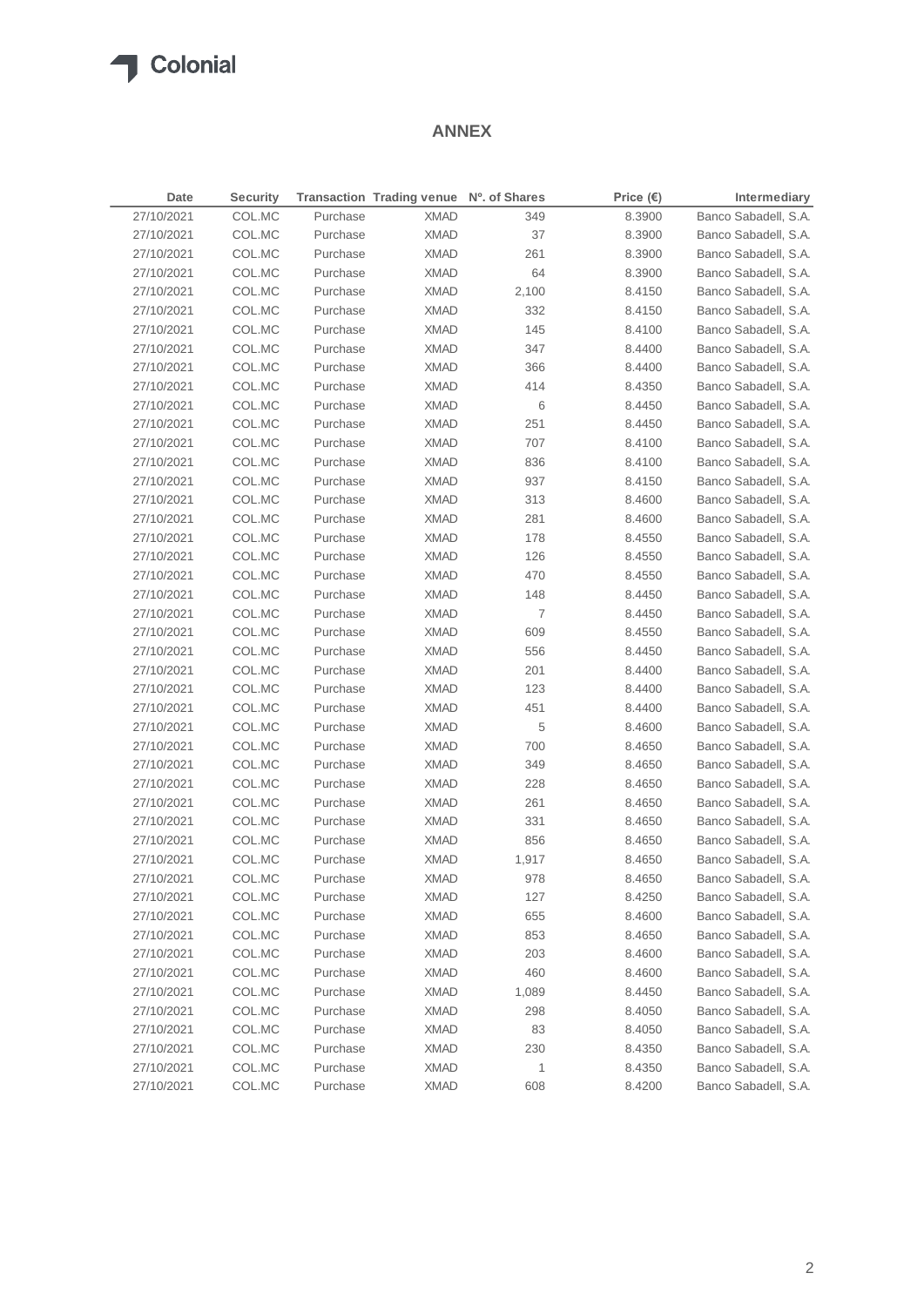| Date       | <b>Security</b> |          | Transaction Trading venue Nº. of Shares |       | Price $(\epsilon)$ | Intermediary         |
|------------|-----------------|----------|-----------------------------------------|-------|--------------------|----------------------|
| 27/10/2021 | COL.MC          | Purchase | <b>XMAD</b>                             | 1,267 | 8.4050             | Banco Sabadell, S.A. |
| 27/10/2021 | COL.MC          | Purchase | <b>XMAD</b>                             | 221   | 8.4050             | Banco Sabadell, S.A. |
| 27/10/2021 | COL.MC          | Purchase | <b>XMAD</b>                             | 1,236 | 8.4050             | Banco Sabadell, S.A. |
| 27/10/2021 | COL.MC          | Purchase | <b>XMAD</b>                             | 355   | 8.4050             | Banco Sabadell, S.A. |
| 27/10/2021 | COL.MC          | Purchase | <b>XMAD</b>                             | 2,500 | 8.5050             | Banco Sabadell, S.A. |
| 27/10/2021 | COL.MC          | Purchase | <b>XMAD</b>                             | 292   | 8.4950             | Banco Sabadell, S.A. |
| 27/10/2021 | COL.MC          | Purchase | <b>XMAD</b>                             | 2,704 | 8.5000             | Banco Sabadell, S.A. |
| 27/10/2021 | COL.MC          | Purchase | <b>XMAD</b>                             | 5,500 | 8.5000             | Banco Sabadell, S.A. |
| 27/10/2021 | COL.MC          | Purchase | <b>XMAD</b>                             | 998   | 8.5100             | Banco Sabadell, S.A. |
| 27/10/2021 | COL.MC          | Purchase | <b>XMAD</b>                             | 385   | 8.5150             | Banco Sabadell, S.A. |
| 27/10/2021 | COL.MC          | Purchase | <b>XMAD</b>                             | 709   | 8.5150             | Banco Sabadell, S.A. |
| 27/10/2021 | COL.MC          | Purchase | <b>XMAD</b>                             | 269   | 8.5100             | Banco Sabadell, S.A. |
| 27/10/2021 | COL.MC          | Purchase | <b>XMAD</b>                             | 428   | 8.5050             | Banco Sabadell, S.A. |
| 27/10/2021 | COL.MC          | Purchase | <b>XMAD</b>                             | 29    | 8.5000             | Banco Sabadell, S.A. |
| 27/10/2021 | COL.MC          | Purchase | <b>XMAD</b>                             | 26    | 8.5000             | Banco Sabadell, S.A. |
| 27/10/2021 | COL.MC          | Purchase | <b>XMAD</b>                             | 239   | 8.5000             | Banco Sabadell, S.A. |
| 27/10/2021 | COL.MC          | Purchase | <b>XMAD</b>                             | 252   | 8.5150             | Banco Sabadell, S.A. |
| 27/10/2021 | COL.MC          | Purchase | <b>XMAD</b>                             | 169   | 8.5150             | Banco Sabadell, S.A. |
| 27/10/2021 | COL.MC          | Purchase | <b>XMAD</b>                             | 332   | 8.5150             | Banco Sabadell, S.A. |
| 27/10/2021 | COL.MC          | Purchase | <b>XMAD</b>                             | 75    | 8.5100             | Banco Sabadell, S.A. |
| 27/10/2021 | COL.MC          | Purchase | <b>XMAD</b>                             | 201   | 8.5100             | Banco Sabadell, S.A. |
| 27/10/2021 | COL.MC          | Purchase | <b>XMAD</b>                             | 38    | 8.5100             | Banco Sabadell, S.A. |
| 27/10/2021 | COL.MC          | Purchase | <b>XMAD</b>                             | 282   | 8.5150             | Banco Sabadell, S.A. |
| 27/10/2021 | COL.MC          | Purchase | <b>XMAD</b>                             | 987   | 8.5250             | Banco Sabadell, S.A. |
| 27/10/2021 | COL.MC          | Purchase | <b>XMAD</b>                             | 17    | 8.5200             | Banco Sabadell, S.A. |
| 27/10/2021 | COL.MC          | Purchase | <b>XMAD</b>                             | 270   | 8.5200             | Banco Sabadell, S.A. |
| 27/10/2021 | COL.MC          | Purchase | XMAD                                    | 203   | 8.5200             | Banco Sabadell, S.A. |
| 27/10/2021 | COL.MC          | Purchase | <b>XMAD</b>                             | 822   | 8.5300             | Banco Sabadell, S.A. |
| 27/10/2021 | COL.MC          | Purchase | XMAD                                    | 898   | 8.5300             | Banco Sabadell, S.A. |
| 27/10/2021 | COL.MC          | Purchase | XMAD                                    | 38    | 8.5300             | Banco Sabadell, S.A. |
| 27/10/2021 | COL.MC          | Purchase | XMAD                                    | 204   | 8.5000             | Banco Sabadell, S.A. |
| 27/10/2021 | COL.MC          | Purchase | XMAD                                    | 546   | 8.5100             | Banco Sabadell, S.A. |
| 27/10/2021 | COL.MC          | Purchase | XMAD                                    | 648   | 8.5100             | Banco Sabadell, S.A. |
| 27/10/2021 | COL.MC          | Purchase | XMAD                                    | 917   | 8.5100             | Banco Sabadell, S.A. |
| 27/10/2021 | COL.MC          | Purchase | <b>XMAD</b>                             | 827   | 8.5100             | Banco Sabadell, S.A. |
| 27/10/2021 | COL.MC          | Purchase | <b>XMAD</b>                             | 316   | 8.5150             | Banco Sabadell, S.A. |
| 27/10/2021 | COL.MC          | Purchase | <b>XMAD</b>                             | 3     | 8.5100             | Banco Sabadell, S.A. |
| 27/10/2021 | COL.MC          | Purchase | <b>XMAD</b>                             | 157   | 8.5100             | Banco Sabadell, S.A. |
| 27/10/2021 | COL.MC          | Purchase | <b>XMAD</b>                             | 114   | 8.5100             | Banco Sabadell, S.A. |
| 27/10/2021 | COL.MC          | Purchase | <b>XMAD</b>                             | 500   | 8.5000             | Banco Sabadell, S.A. |
| 27/10/2021 | COL.MC          | Purchase | <b>XMAD</b>                             | 61    | 8.5000             | Banco Sabadell, S.A. |
| 27/10/2021 | COL.MC          | Purchase | <b>XMAD</b>                             | 151   | 8.5000             | Banco Sabadell, S.A. |
| 27/10/2021 | COL.MC          | Purchase | <b>XMAD</b>                             | 198   | 8.5000             | Banco Sabadell, S.A. |
| 27/10/2021 | COL.MC          | Purchase | <b>XMAD</b>                             | 1,305 | 8.5000             | Banco Sabadell, S.A. |
| 27/10/2021 | COL.MC          | Purchase | <b>XMAD</b>                             | 170   | 8.5000             | Banco Sabadell, S.A. |
| 27/10/2021 | COL.MC          | Purchase | <b>XMAD</b>                             | 432   | 8.5000             | Banco Sabadell, S.A. |
| 27/10/2021 | COL.MC          | Purchase | <b>XMAD</b>                             | 259   | 8.5050             | Banco Sabadell, S.A. |
| 27/10/2021 | COL.MC          | Purchase | XMAD                                    | 301   | 8.5050             | Banco Sabadell, S.A. |
| 27/10/2021 | COL.MC          | Purchase | XMAD                                    | 302   | 8.5050             | Banco Sabadell, S.A. |
| 28/10/2021 | COL.MC          | Purchase | XMAD                                    | 369   | 8.4950             | Banco Sabadell, S.A. |
|            |                 |          |                                         |       |                    |                      |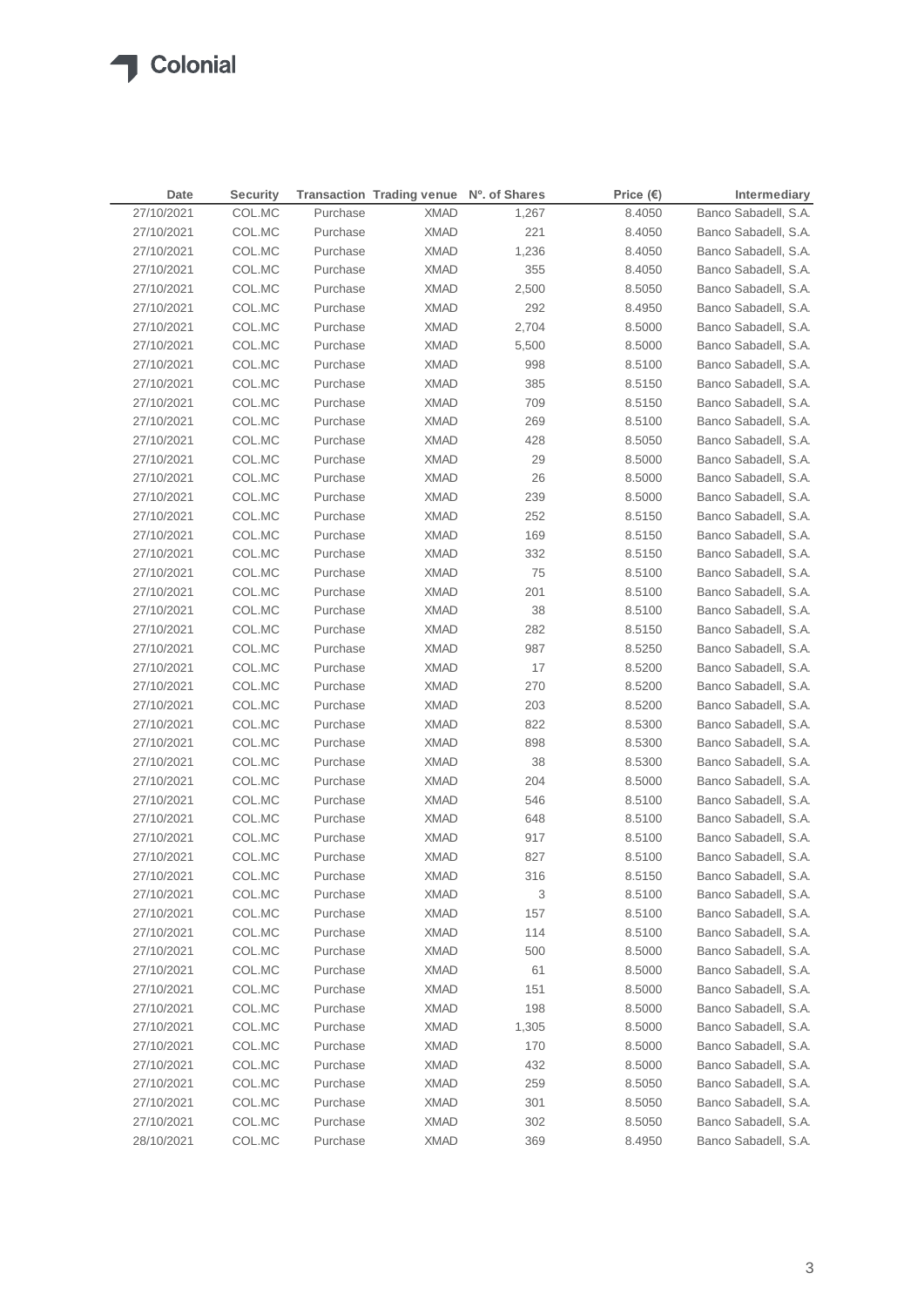| Date       | <b>Security</b> |          | Transaction Trading venue Nº. of Shares |       | Price $(\epsilon)$ | Intermediary         |
|------------|-----------------|----------|-----------------------------------------|-------|--------------------|----------------------|
| 28/10/2021 | COL.MC          | Purchase | <b>XMAD</b>                             | 1,665 | 8.5450             | Banco Sabadell, S.A. |
| 28/10/2021 | COL.MC          | Purchase | <b>XMAD</b>                             | 311   | 8.5350             | Banco Sabadell, S.A. |
| 28/10/2021 | COL.MC          | Purchase | <b>XMAD</b>                             | 817   | 8.5250             | Banco Sabadell, S.A. |
| 28/10/2021 | COL.MC          | Purchase | <b>XMAD</b>                             | 97    | 8.5250             | Banco Sabadell, S.A. |
| 28/10/2021 | COL.MC          | Purchase | <b>XMAD</b>                             | 2,075 | 8.5250             | Banco Sabadell, S.A. |
| 28/10/2021 | COL.MC          | Purchase | <b>XMAD</b>                             | 1,968 | 8.5000             | Banco Sabadell, S.A. |
| 28/10/2021 | COL.MC          | Purchase | <b>XMAD</b>                             | 1,968 | 8.4750             | Banco Sabadell, S.A. |
| 28/10/2021 | COL.MC          | Purchase | <b>XMAD</b>                             | 634   | 8.4900             | Banco Sabadell, S.A. |
| 28/10/2021 | COL.MC          | Purchase | <b>XMAD</b>                             | 240   | 8.4750             | Banco Sabadell, S.A. |
| 28/10/2021 | COL.MC          | Purchase | <b>XMAD</b>                             | 562   | 8.4750             | Banco Sabadell, S.A. |
| 28/10/2021 | COL.MC          | Purchase | <b>XMAD</b>                             | 908   | 8.4750             | Banco Sabadell, S.A. |
| 28/10/2021 | COL.MC          | Purchase | <b>XMAD</b>                             | 255   | 8.4750             | Banco Sabadell, S.A. |
| 28/10/2021 | COL.MC          | Purchase | <b>XMAD</b>                             | 223   | 8.5000             | Banco Sabadell, S.A. |
| 28/10/2021 | COL.MC          | Purchase | <b>XMAD</b>                             | 629   | 8.5000             | Banco Sabadell, S.A. |
| 28/10/2021 | COL.MC          | Purchase | <b>XMAD</b>                             | 206   | 8.5000             | Banco Sabadell, S.A. |
| 28/10/2021 | COL.MC          | Purchase | <b>XMAD</b>                             | 206   | 8.5000             | Banco Sabadell, S.A. |
| 28/10/2021 | COL.MC          | Purchase | <b>XMAD</b>                             | 704   | 8.5000             | Banco Sabadell, S.A. |
| 28/10/2021 | COL.MC          | Purchase | <b>XMAD</b>                             | 1,468 | 8.4900             | Banco Sabadell, S.A. |
| 28/10/2021 | COL.MC          | Purchase | <b>XMAD</b>                             | 77    | 8.4900             | Banco Sabadell, S.A. |
| 28/10/2021 | COL.MC          | Purchase | <b>XMAD</b>                             | 144   | 8.4900             | Banco Sabadell, S.A. |
| 28/10/2021 | COL.MC          | Purchase | <b>XMAD</b>                             | 60    | 8.4900             | Banco Sabadell, S.A. |
| 28/10/2021 | COL.MC          | Purchase | <b>XMAD</b>                             | 77    | 8.4900             | Banco Sabadell, S.A. |
| 28/10/2021 | COL.MC          | Purchase | <b>XMAD</b>                             | 501   | 8.5000             | Banco Sabadell, S.A. |
| 28/10/2021 | COL.MC          | Purchase | <b>XMAD</b>                             | 290   | 8.5250             | Banco Sabadell, S.A. |
| 28/10/2021 | COL.MC          | Purchase | XMAD                                    | 178   | 8.5000             | Banco Sabadell, S.A. |
| 28/10/2021 | COL.MC          | Purchase | <b>XMAD</b>                             | 2,730 | 8.5000             | Banco Sabadell, S.A. |
| 28/10/2021 | COL.MC          | Purchase | XMAD                                    | 310   | 8.5200             | Banco Sabadell, S.A. |
| 28/10/2021 | COL.MC          | Purchase | <b>XMAD</b>                             | 535   | 8.5300             | Banco Sabadell, S.A. |
| 28/10/2021 | COL.MC          | Purchase | XMAD                                    | 381   | 8.5300             | Banco Sabadell, S.A. |
| 28/10/2021 | COL.MC          | Purchase | XMAD                                    | 613   | 8.5300             | Banco Sabadell, S.A. |
| 28/10/2021 | COL.MC          | Purchase | <b>XMAD</b>                             | 281   | 8.5300             | Banco Sabadell, S.A. |
| 28/10/2021 | COL.MC          | Purchase | XMAD                                    | 1,248 | 8.5250             | Banco Sabadell, S.A. |
| 28/10/2021 | COL.MC          | Purchase | <b>XMAD</b>                             | 345   | 8.5150             | Banco Sabadell, S.A. |
| 28/10/2021 | COL.MC          | Purchase | XMAD                                    | 796   | 8.5250             | Banco Sabadell, S.A. |
| 28/10/2021 | COL.MC          | Purchase | <b>XMAD</b>                             | 32    | 8.5250             | Banco Sabadell, S.A. |
| 28/10/2021 | COL.MC          | Purchase | <b>XMAD</b>                             | 1,196 | 8.5350             | Banco Sabadell, S.A. |
| 28/10/2021 | COL.MC          | Purchase | <b>XMAD</b>                             | 156   | 8.5300             | Banco Sabadell, S.A. |
| 28/10/2021 | COL.MC          | Purchase | <b>XMAD</b>                             | 3,285 | 8.5800             | Banco Sabadell, S.A. |
| 28/10/2021 | COL.MC          | Purchase | <b>XMAD</b>                             | 151   | 8.5800             | Banco Sabadell, S.A. |
| 28/10/2021 | COL.MC          | Purchase | <b>XMAD</b>                             | 135   | 8.5800             | Banco Sabadell, S.A. |
| 28/10/2021 | COL.MC          | Purchase | <b>XMAD</b>                             | 299   | 8.5800             | Banco Sabadell, S.A. |
| 28/10/2021 | COL.MC          | Purchase | <b>XMAD</b>                             | 105   | 8.5800             | Banco Sabadell, S.A. |
| 28/10/2021 | COL.MC          | Purchase | <b>XMAD</b>                             | 113   | 8.5800             | Banco Sabadell, S.A. |
| 28/10/2021 | COL.MC          | Purchase | <b>XMAD</b>                             | 65    | 8.5800             | Banco Sabadell, S.A. |
| 28/10/2021 | COL.MC          | Purchase | <b>XMAD</b>                             | 303   | 8.5600             | Banco Sabadell, S.A. |
| 28/10/2021 | COL.MC          | Purchase | <b>XMAD</b>                             | 435   | 8.5750             | Banco Sabadell, S.A. |
| 28/10/2021 | COL.MC          | Purchase | <b>XMAD</b>                             | 287   | 8.5950             | Banco Sabadell, S.A. |
| 28/10/2021 | COL.MC          | Purchase | <b>XMAD</b>                             | 100   | 8.5900             | Banco Sabadell, S.A. |
| 28/10/2021 | COL.MC          | Purchase | <b>XMAD</b>                             | 227   | 8.5700             | Banco Sabadell, S.A. |
| 28/10/2021 | COL.MC          | Purchase | <b>XMAD</b>                             | 247   | 8.5700             | Banco Sabadell, S.A. |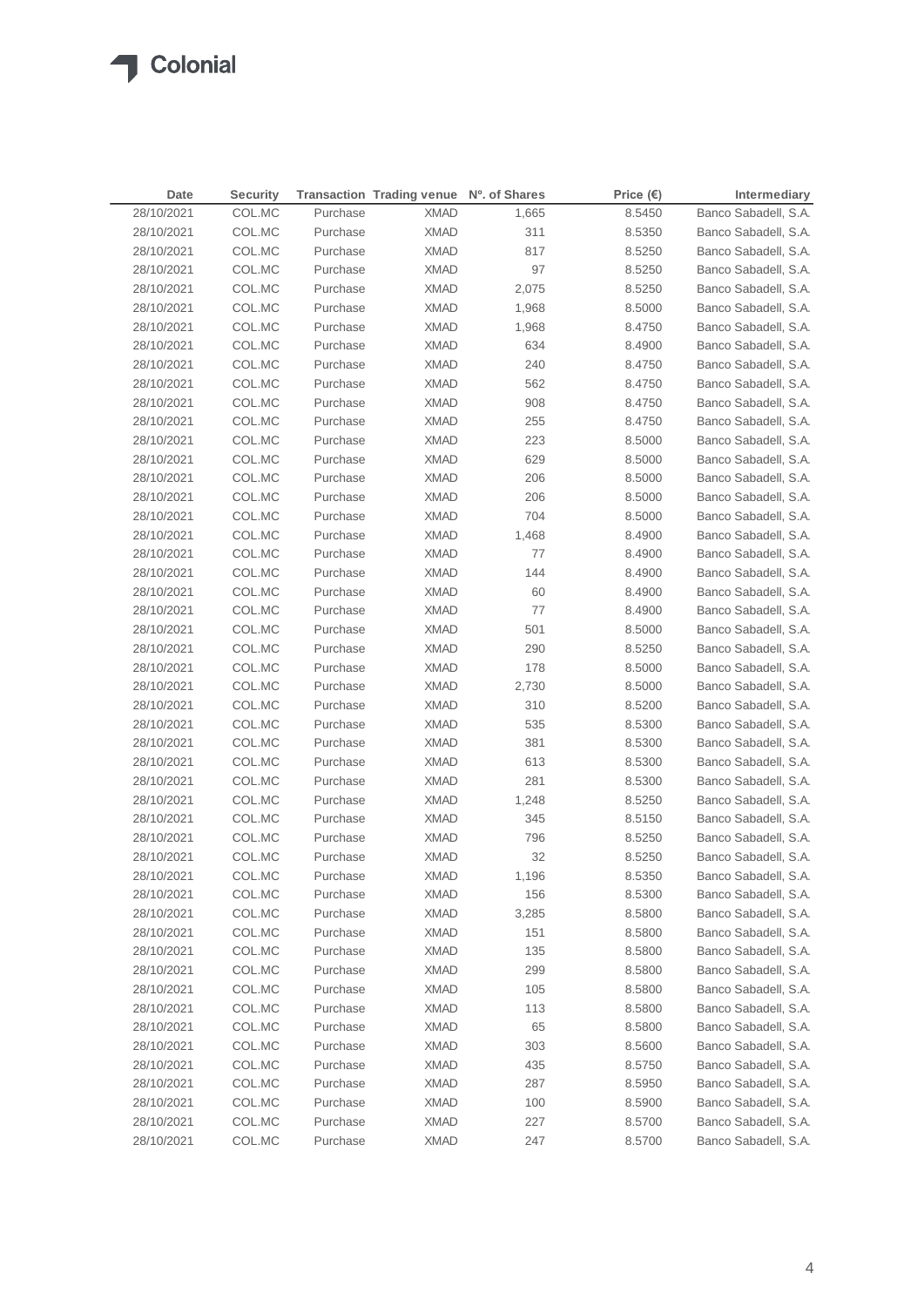| 28/10/2021<br>Banco Sabadell, S.A.<br>COL.MC<br>Purchase<br><b>XMAD</b><br>350<br>8.5700<br>28/10/2021<br>COL.MC<br>Purchase<br><b>XMAD</b><br>659<br>Banco Sabadell, S.A.<br>8.5650<br>28/10/2021<br>COL.MC<br>Purchase<br><b>XMAD</b><br>4,000<br>8.5900<br>Banco Sabadell, S.A.<br>Banco Sabadell, S.A.<br>28/10/2021<br>COL.MC<br>Purchase<br><b>XMAD</b><br>536<br>8.5900<br>28/10/2021<br>COL.MC<br>Purchase<br><b>XMAD</b><br>358<br>Banco Sabadell, S.A.<br>8.5800<br>28/10/2021<br>COL.MC<br>Purchase<br><b>XMAD</b><br>198<br>8.5850<br>Banco Sabadell, S.A.<br>COL.MC<br><b>XMAD</b><br>Banco Sabadell, S.A.<br>28/10/2021<br>Purchase<br>1,177<br>8.5850<br><b>XMAD</b><br>Banco Sabadell, S.A.<br>28/10/2021<br>COL.MC<br>Purchase<br>628<br>8.6150<br>563<br>28/10/2021<br>COL.MC<br>Purchase<br><b>XMAD</b><br>8.5900<br>Banco Sabadell, S.A.<br>435<br>28/10/2021<br>COL.MC<br>Purchase<br><b>XMAD</b><br>8.5900<br>Banco Sabadell, S.A.<br>302<br>Banco Sabadell, S.A.<br>28/10/2021<br>COL.MC<br>Purchase<br><b>XMAD</b><br>8.6000<br>28/10/2021<br>COL.MC<br>Purchase<br><b>XMAD</b><br>102<br>8.6050<br>Banco Sabadell, S.A.<br>817<br>28/10/2021<br>COL.MC<br>Purchase<br><b>XMAD</b><br>8.6050<br>Banco Sabadell, S.A.<br>Banco Sabadell, S.A.<br>28/10/2021<br>COL.MC<br>Purchase<br><b>XMAD</b><br>775<br>8.6150<br>Banco Sabadell, S.A.<br>28/10/2021<br>COL.MC<br>Purchase<br><b>XMAD</b><br>193<br>8.6150<br>271<br>28/10/2021<br>COL.MC<br>Purchase<br><b>XMAD</b><br>8.6000<br>Banco Sabadell, S.A.<br>28/10/2021<br>COL.MC<br>Purchase<br><b>XMAD</b><br>336<br>8.5950<br>Banco Sabadell, S.A.<br>28/10/2021<br>COL.MC<br>Purchase<br><b>XMAD</b><br>283<br>8.5900<br>Banco Sabadell, S.A.<br>28/10/2021<br>COL.MC<br>Purchase<br><b>XMAD</b><br>821<br>8.6100<br>Banco Sabadell, S.A.<br>304<br>28/10/2021<br>COL.MC<br>Purchase<br><b>XMAD</b><br>8.6050<br>Banco Sabadell, S.A.<br>Banco Sabadell, S.A.<br>28/10/2021<br>COL.MC<br>Purchase<br><b>XMAD</b><br>320<br>8.6000<br>302<br>Banco Sabadell, S.A.<br>28/10/2021<br>COL.MC<br>Purchase<br><b>XMAD</b><br>8.5800<br>28/10/2021<br>COL.MC<br>Purchase<br><b>XMAD</b><br>345<br>8.5900<br>Banco Sabadell, S.A.<br>28/10/2021<br>Purchase<br><b>XMAD</b><br>129<br>Banco Sabadell, S.A.<br>COL.MC<br>8.5900<br>28/10/2021<br>COL.MC<br>Purchase<br><b>XMAD</b><br>236<br>Banco Sabadell, S.A.<br>8.5900<br>28/10/2021<br>COL.MC<br>Purchase<br>19<br>8.5800<br>Banco Sabadell, S.A.<br>XMAD<br>28/10/2021<br>COL.MC<br>Purchase<br><b>XMAD</b><br>476<br>Banco Sabadell, S.A.<br>8.5700<br>28/10/2021<br>Purchase<br>353<br>Banco Sabadell, S.A.<br>COL.MC<br>XMAD<br>8.5700<br>28/10/2021<br>Purchase<br>581<br>Banco Sabadell, S.A.<br>COL.MC<br>XMAD<br>8.5700<br>28/10/2021<br>610<br>Banco Sabadell, S.A.<br>COL.MC<br>Purchase<br>XMAD<br>8.5700<br>28/10/2021<br>54<br>Banco Sabadell, S.A.<br>COL.MC<br>Purchase<br>XMAD<br>8.5750<br>28/10/2021<br>COL.MC<br>Purchase<br>468<br>Banco Sabadell, S.A.<br>XMAD<br>8.5700<br>28/10/2021<br>COL.MC<br>Purchase<br><b>XMAD</b><br>263<br>8.5700<br>Banco Sabadell, S.A.<br>28/10/2021<br>COL.MC<br>Purchase<br><b>XMAD</b><br>517<br>8.5650<br>Banco Sabadell, S.A.<br>32<br>Banco Sabadell, S.A.<br>28/10/2021<br>COL.MC<br>Purchase<br><b>XMAD</b><br>8.5650<br>COL.MC<br><b>XMAD</b><br>36<br>28/10/2021<br>Purchase<br>8.5650<br>Banco Sabadell, S.A.<br>28/10/2021<br>COL.MC<br>Purchase<br><b>XMAD</b><br>397<br>8.5150<br>Banco Sabadell, S.A.<br>28/10/2021<br>COL.MC<br>Purchase<br><b>XMAD</b><br>747<br>8.5250<br>Banco Sabadell, S.A.<br>Banco Sabadell, S.A.<br>29/10/2021<br>COL.MC<br>Purchase<br><b>XMAD</b><br>126<br>8.5000<br>COL.MC<br>Purchase<br>227<br>Banco Sabadell, S.A.<br>29/10/2021<br><b>XMAD</b><br>8.5000<br>29/10/2021<br>COL.MC<br>Purchase<br><b>XMAD</b><br>5<br>8.4900<br>Banco Sabadell, S.A.<br>Banco Sabadell, S.A.<br>29/10/2021<br>COL.MC<br>Purchase<br><b>XMAD</b><br>193<br>8.4900<br>332<br>29/10/2021<br>COL.MC<br>Purchase<br><b>XMAD</b><br>8.5050<br>Banco Sabadell, S.A.<br>29/10/2021<br>COL.MC<br>Purchase<br><b>XMAD</b><br>708<br>Banco Sabadell, S.A.<br>8.5050<br>29/10/2021<br>COL.MC<br>Purchase<br><b>XMAD</b><br>133<br>Banco Sabadell, S.A.<br>8.5450<br>29/10/2021<br>COL.MC<br>Purchase<br><b>XMAD</b><br>443<br>8.5450<br>Banco Sabadell, S.A.<br>29/10/2021<br>COL.MC<br>Purchase<br><b>XMAD</b><br>386<br>8.5350<br>Banco Sabadell, S.A.<br>29/10/2021<br>COL.MC<br>Purchase<br><b>XMAD</b><br>315<br>8.5350<br>Banco Sabadell, S.A.<br>29/10/2021<br>COL.MC<br>Purchase<br><b>XMAD</b><br>59<br>8.5550<br>Banco Sabadell, S.A. | Date | <b>Security</b> | Transaction Trading venue Nº. of Shares | Price $(\epsilon)$ | Intermediary |
|---------------------------------------------------------------------------------------------------------------------------------------------------------------------------------------------------------------------------------------------------------------------------------------------------------------------------------------------------------------------------------------------------------------------------------------------------------------------------------------------------------------------------------------------------------------------------------------------------------------------------------------------------------------------------------------------------------------------------------------------------------------------------------------------------------------------------------------------------------------------------------------------------------------------------------------------------------------------------------------------------------------------------------------------------------------------------------------------------------------------------------------------------------------------------------------------------------------------------------------------------------------------------------------------------------------------------------------------------------------------------------------------------------------------------------------------------------------------------------------------------------------------------------------------------------------------------------------------------------------------------------------------------------------------------------------------------------------------------------------------------------------------------------------------------------------------------------------------------------------------------------------------------------------------------------------------------------------------------------------------------------------------------------------------------------------------------------------------------------------------------------------------------------------------------------------------------------------------------------------------------------------------------------------------------------------------------------------------------------------------------------------------------------------------------------------------------------------------------------------------------------------------------------------------------------------------------------------------------------------------------------------------------------------------------------------------------------------------------------------------------------------------------------------------------------------------------------------------------------------------------------------------------------------------------------------------------------------------------------------------------------------------------------------------------------------------------------------------------------------------------------------------------------------------------------------------------------------------------------------------------------------------------------------------------------------------------------------------------------------------------------------------------------------------------------------------------------------------------------------------------------------------------------------------------------------------------------------------------------------------------------------------------------------------------------------------------------------------------------------------------------------------------------------------------------------------------------------------------------------------------------------------------------------------------------------------------------------------------------------------------------------------------------------------------------------------------------------------------------------------------------------------------------------------------------------------------------------------------------------------------------------------------------------------------------------------------------------------------------------------------------------------------------------------------------------------------------------------------------------------------------------------------------------------------------------------------------------------------------------------------------------------|------|-----------------|-----------------------------------------|--------------------|--------------|
|                                                                                                                                                                                                                                                                                                                                                                                                                                                                                                                                                                                                                                                                                                                                                                                                                                                                                                                                                                                                                                                                                                                                                                                                                                                                                                                                                                                                                                                                                                                                                                                                                                                                                                                                                                                                                                                                                                                                                                                                                                                                                                                                                                                                                                                                                                                                                                                                                                                                                                                                                                                                                                                                                                                                                                                                                                                                                                                                                                                                                                                                                                                                                                                                                                                                                                                                                                                                                                                                                                                                                                                                                                                                                                                                                                                                                                                                                                                                                                                                                                                                                                                                                                                                                                                                                                                                                                                                                                                                                                                                                                                                                                             |      |                 |                                         |                    |              |
|                                                                                                                                                                                                                                                                                                                                                                                                                                                                                                                                                                                                                                                                                                                                                                                                                                                                                                                                                                                                                                                                                                                                                                                                                                                                                                                                                                                                                                                                                                                                                                                                                                                                                                                                                                                                                                                                                                                                                                                                                                                                                                                                                                                                                                                                                                                                                                                                                                                                                                                                                                                                                                                                                                                                                                                                                                                                                                                                                                                                                                                                                                                                                                                                                                                                                                                                                                                                                                                                                                                                                                                                                                                                                                                                                                                                                                                                                                                                                                                                                                                                                                                                                                                                                                                                                                                                                                                                                                                                                                                                                                                                                                             |      |                 |                                         |                    |              |
|                                                                                                                                                                                                                                                                                                                                                                                                                                                                                                                                                                                                                                                                                                                                                                                                                                                                                                                                                                                                                                                                                                                                                                                                                                                                                                                                                                                                                                                                                                                                                                                                                                                                                                                                                                                                                                                                                                                                                                                                                                                                                                                                                                                                                                                                                                                                                                                                                                                                                                                                                                                                                                                                                                                                                                                                                                                                                                                                                                                                                                                                                                                                                                                                                                                                                                                                                                                                                                                                                                                                                                                                                                                                                                                                                                                                                                                                                                                                                                                                                                                                                                                                                                                                                                                                                                                                                                                                                                                                                                                                                                                                                                             |      |                 |                                         |                    |              |
|                                                                                                                                                                                                                                                                                                                                                                                                                                                                                                                                                                                                                                                                                                                                                                                                                                                                                                                                                                                                                                                                                                                                                                                                                                                                                                                                                                                                                                                                                                                                                                                                                                                                                                                                                                                                                                                                                                                                                                                                                                                                                                                                                                                                                                                                                                                                                                                                                                                                                                                                                                                                                                                                                                                                                                                                                                                                                                                                                                                                                                                                                                                                                                                                                                                                                                                                                                                                                                                                                                                                                                                                                                                                                                                                                                                                                                                                                                                                                                                                                                                                                                                                                                                                                                                                                                                                                                                                                                                                                                                                                                                                                                             |      |                 |                                         |                    |              |
|                                                                                                                                                                                                                                                                                                                                                                                                                                                                                                                                                                                                                                                                                                                                                                                                                                                                                                                                                                                                                                                                                                                                                                                                                                                                                                                                                                                                                                                                                                                                                                                                                                                                                                                                                                                                                                                                                                                                                                                                                                                                                                                                                                                                                                                                                                                                                                                                                                                                                                                                                                                                                                                                                                                                                                                                                                                                                                                                                                                                                                                                                                                                                                                                                                                                                                                                                                                                                                                                                                                                                                                                                                                                                                                                                                                                                                                                                                                                                                                                                                                                                                                                                                                                                                                                                                                                                                                                                                                                                                                                                                                                                                             |      |                 |                                         |                    |              |
|                                                                                                                                                                                                                                                                                                                                                                                                                                                                                                                                                                                                                                                                                                                                                                                                                                                                                                                                                                                                                                                                                                                                                                                                                                                                                                                                                                                                                                                                                                                                                                                                                                                                                                                                                                                                                                                                                                                                                                                                                                                                                                                                                                                                                                                                                                                                                                                                                                                                                                                                                                                                                                                                                                                                                                                                                                                                                                                                                                                                                                                                                                                                                                                                                                                                                                                                                                                                                                                                                                                                                                                                                                                                                                                                                                                                                                                                                                                                                                                                                                                                                                                                                                                                                                                                                                                                                                                                                                                                                                                                                                                                                                             |      |                 |                                         |                    |              |
|                                                                                                                                                                                                                                                                                                                                                                                                                                                                                                                                                                                                                                                                                                                                                                                                                                                                                                                                                                                                                                                                                                                                                                                                                                                                                                                                                                                                                                                                                                                                                                                                                                                                                                                                                                                                                                                                                                                                                                                                                                                                                                                                                                                                                                                                                                                                                                                                                                                                                                                                                                                                                                                                                                                                                                                                                                                                                                                                                                                                                                                                                                                                                                                                                                                                                                                                                                                                                                                                                                                                                                                                                                                                                                                                                                                                                                                                                                                                                                                                                                                                                                                                                                                                                                                                                                                                                                                                                                                                                                                                                                                                                                             |      |                 |                                         |                    |              |
|                                                                                                                                                                                                                                                                                                                                                                                                                                                                                                                                                                                                                                                                                                                                                                                                                                                                                                                                                                                                                                                                                                                                                                                                                                                                                                                                                                                                                                                                                                                                                                                                                                                                                                                                                                                                                                                                                                                                                                                                                                                                                                                                                                                                                                                                                                                                                                                                                                                                                                                                                                                                                                                                                                                                                                                                                                                                                                                                                                                                                                                                                                                                                                                                                                                                                                                                                                                                                                                                                                                                                                                                                                                                                                                                                                                                                                                                                                                                                                                                                                                                                                                                                                                                                                                                                                                                                                                                                                                                                                                                                                                                                                             |      |                 |                                         |                    |              |
|                                                                                                                                                                                                                                                                                                                                                                                                                                                                                                                                                                                                                                                                                                                                                                                                                                                                                                                                                                                                                                                                                                                                                                                                                                                                                                                                                                                                                                                                                                                                                                                                                                                                                                                                                                                                                                                                                                                                                                                                                                                                                                                                                                                                                                                                                                                                                                                                                                                                                                                                                                                                                                                                                                                                                                                                                                                                                                                                                                                                                                                                                                                                                                                                                                                                                                                                                                                                                                                                                                                                                                                                                                                                                                                                                                                                                                                                                                                                                                                                                                                                                                                                                                                                                                                                                                                                                                                                                                                                                                                                                                                                                                             |      |                 |                                         |                    |              |
|                                                                                                                                                                                                                                                                                                                                                                                                                                                                                                                                                                                                                                                                                                                                                                                                                                                                                                                                                                                                                                                                                                                                                                                                                                                                                                                                                                                                                                                                                                                                                                                                                                                                                                                                                                                                                                                                                                                                                                                                                                                                                                                                                                                                                                                                                                                                                                                                                                                                                                                                                                                                                                                                                                                                                                                                                                                                                                                                                                                                                                                                                                                                                                                                                                                                                                                                                                                                                                                                                                                                                                                                                                                                                                                                                                                                                                                                                                                                                                                                                                                                                                                                                                                                                                                                                                                                                                                                                                                                                                                                                                                                                                             |      |                 |                                         |                    |              |
|                                                                                                                                                                                                                                                                                                                                                                                                                                                                                                                                                                                                                                                                                                                                                                                                                                                                                                                                                                                                                                                                                                                                                                                                                                                                                                                                                                                                                                                                                                                                                                                                                                                                                                                                                                                                                                                                                                                                                                                                                                                                                                                                                                                                                                                                                                                                                                                                                                                                                                                                                                                                                                                                                                                                                                                                                                                                                                                                                                                                                                                                                                                                                                                                                                                                                                                                                                                                                                                                                                                                                                                                                                                                                                                                                                                                                                                                                                                                                                                                                                                                                                                                                                                                                                                                                                                                                                                                                                                                                                                                                                                                                                             |      |                 |                                         |                    |              |
|                                                                                                                                                                                                                                                                                                                                                                                                                                                                                                                                                                                                                                                                                                                                                                                                                                                                                                                                                                                                                                                                                                                                                                                                                                                                                                                                                                                                                                                                                                                                                                                                                                                                                                                                                                                                                                                                                                                                                                                                                                                                                                                                                                                                                                                                                                                                                                                                                                                                                                                                                                                                                                                                                                                                                                                                                                                                                                                                                                                                                                                                                                                                                                                                                                                                                                                                                                                                                                                                                                                                                                                                                                                                                                                                                                                                                                                                                                                                                                                                                                                                                                                                                                                                                                                                                                                                                                                                                                                                                                                                                                                                                                             |      |                 |                                         |                    |              |
|                                                                                                                                                                                                                                                                                                                                                                                                                                                                                                                                                                                                                                                                                                                                                                                                                                                                                                                                                                                                                                                                                                                                                                                                                                                                                                                                                                                                                                                                                                                                                                                                                                                                                                                                                                                                                                                                                                                                                                                                                                                                                                                                                                                                                                                                                                                                                                                                                                                                                                                                                                                                                                                                                                                                                                                                                                                                                                                                                                                                                                                                                                                                                                                                                                                                                                                                                                                                                                                                                                                                                                                                                                                                                                                                                                                                                                                                                                                                                                                                                                                                                                                                                                                                                                                                                                                                                                                                                                                                                                                                                                                                                                             |      |                 |                                         |                    |              |
|                                                                                                                                                                                                                                                                                                                                                                                                                                                                                                                                                                                                                                                                                                                                                                                                                                                                                                                                                                                                                                                                                                                                                                                                                                                                                                                                                                                                                                                                                                                                                                                                                                                                                                                                                                                                                                                                                                                                                                                                                                                                                                                                                                                                                                                                                                                                                                                                                                                                                                                                                                                                                                                                                                                                                                                                                                                                                                                                                                                                                                                                                                                                                                                                                                                                                                                                                                                                                                                                                                                                                                                                                                                                                                                                                                                                                                                                                                                                                                                                                                                                                                                                                                                                                                                                                                                                                                                                                                                                                                                                                                                                                                             |      |                 |                                         |                    |              |
|                                                                                                                                                                                                                                                                                                                                                                                                                                                                                                                                                                                                                                                                                                                                                                                                                                                                                                                                                                                                                                                                                                                                                                                                                                                                                                                                                                                                                                                                                                                                                                                                                                                                                                                                                                                                                                                                                                                                                                                                                                                                                                                                                                                                                                                                                                                                                                                                                                                                                                                                                                                                                                                                                                                                                                                                                                                                                                                                                                                                                                                                                                                                                                                                                                                                                                                                                                                                                                                                                                                                                                                                                                                                                                                                                                                                                                                                                                                                                                                                                                                                                                                                                                                                                                                                                                                                                                                                                                                                                                                                                                                                                                             |      |                 |                                         |                    |              |
|                                                                                                                                                                                                                                                                                                                                                                                                                                                                                                                                                                                                                                                                                                                                                                                                                                                                                                                                                                                                                                                                                                                                                                                                                                                                                                                                                                                                                                                                                                                                                                                                                                                                                                                                                                                                                                                                                                                                                                                                                                                                                                                                                                                                                                                                                                                                                                                                                                                                                                                                                                                                                                                                                                                                                                                                                                                                                                                                                                                                                                                                                                                                                                                                                                                                                                                                                                                                                                                                                                                                                                                                                                                                                                                                                                                                                                                                                                                                                                                                                                                                                                                                                                                                                                                                                                                                                                                                                                                                                                                                                                                                                                             |      |                 |                                         |                    |              |
|                                                                                                                                                                                                                                                                                                                                                                                                                                                                                                                                                                                                                                                                                                                                                                                                                                                                                                                                                                                                                                                                                                                                                                                                                                                                                                                                                                                                                                                                                                                                                                                                                                                                                                                                                                                                                                                                                                                                                                                                                                                                                                                                                                                                                                                                                                                                                                                                                                                                                                                                                                                                                                                                                                                                                                                                                                                                                                                                                                                                                                                                                                                                                                                                                                                                                                                                                                                                                                                                                                                                                                                                                                                                                                                                                                                                                                                                                                                                                                                                                                                                                                                                                                                                                                                                                                                                                                                                                                                                                                                                                                                                                                             |      |                 |                                         |                    |              |
|                                                                                                                                                                                                                                                                                                                                                                                                                                                                                                                                                                                                                                                                                                                                                                                                                                                                                                                                                                                                                                                                                                                                                                                                                                                                                                                                                                                                                                                                                                                                                                                                                                                                                                                                                                                                                                                                                                                                                                                                                                                                                                                                                                                                                                                                                                                                                                                                                                                                                                                                                                                                                                                                                                                                                                                                                                                                                                                                                                                                                                                                                                                                                                                                                                                                                                                                                                                                                                                                                                                                                                                                                                                                                                                                                                                                                                                                                                                                                                                                                                                                                                                                                                                                                                                                                                                                                                                                                                                                                                                                                                                                                                             |      |                 |                                         |                    |              |
|                                                                                                                                                                                                                                                                                                                                                                                                                                                                                                                                                                                                                                                                                                                                                                                                                                                                                                                                                                                                                                                                                                                                                                                                                                                                                                                                                                                                                                                                                                                                                                                                                                                                                                                                                                                                                                                                                                                                                                                                                                                                                                                                                                                                                                                                                                                                                                                                                                                                                                                                                                                                                                                                                                                                                                                                                                                                                                                                                                                                                                                                                                                                                                                                                                                                                                                                                                                                                                                                                                                                                                                                                                                                                                                                                                                                                                                                                                                                                                                                                                                                                                                                                                                                                                                                                                                                                                                                                                                                                                                                                                                                                                             |      |                 |                                         |                    |              |
|                                                                                                                                                                                                                                                                                                                                                                                                                                                                                                                                                                                                                                                                                                                                                                                                                                                                                                                                                                                                                                                                                                                                                                                                                                                                                                                                                                                                                                                                                                                                                                                                                                                                                                                                                                                                                                                                                                                                                                                                                                                                                                                                                                                                                                                                                                                                                                                                                                                                                                                                                                                                                                                                                                                                                                                                                                                                                                                                                                                                                                                                                                                                                                                                                                                                                                                                                                                                                                                                                                                                                                                                                                                                                                                                                                                                                                                                                                                                                                                                                                                                                                                                                                                                                                                                                                                                                                                                                                                                                                                                                                                                                                             |      |                 |                                         |                    |              |
|                                                                                                                                                                                                                                                                                                                                                                                                                                                                                                                                                                                                                                                                                                                                                                                                                                                                                                                                                                                                                                                                                                                                                                                                                                                                                                                                                                                                                                                                                                                                                                                                                                                                                                                                                                                                                                                                                                                                                                                                                                                                                                                                                                                                                                                                                                                                                                                                                                                                                                                                                                                                                                                                                                                                                                                                                                                                                                                                                                                                                                                                                                                                                                                                                                                                                                                                                                                                                                                                                                                                                                                                                                                                                                                                                                                                                                                                                                                                                                                                                                                                                                                                                                                                                                                                                                                                                                                                                                                                                                                                                                                                                                             |      |                 |                                         |                    |              |
|                                                                                                                                                                                                                                                                                                                                                                                                                                                                                                                                                                                                                                                                                                                                                                                                                                                                                                                                                                                                                                                                                                                                                                                                                                                                                                                                                                                                                                                                                                                                                                                                                                                                                                                                                                                                                                                                                                                                                                                                                                                                                                                                                                                                                                                                                                                                                                                                                                                                                                                                                                                                                                                                                                                                                                                                                                                                                                                                                                                                                                                                                                                                                                                                                                                                                                                                                                                                                                                                                                                                                                                                                                                                                                                                                                                                                                                                                                                                                                                                                                                                                                                                                                                                                                                                                                                                                                                                                                                                                                                                                                                                                                             |      |                 |                                         |                    |              |
|                                                                                                                                                                                                                                                                                                                                                                                                                                                                                                                                                                                                                                                                                                                                                                                                                                                                                                                                                                                                                                                                                                                                                                                                                                                                                                                                                                                                                                                                                                                                                                                                                                                                                                                                                                                                                                                                                                                                                                                                                                                                                                                                                                                                                                                                                                                                                                                                                                                                                                                                                                                                                                                                                                                                                                                                                                                                                                                                                                                                                                                                                                                                                                                                                                                                                                                                                                                                                                                                                                                                                                                                                                                                                                                                                                                                                                                                                                                                                                                                                                                                                                                                                                                                                                                                                                                                                                                                                                                                                                                                                                                                                                             |      |                 |                                         |                    |              |
|                                                                                                                                                                                                                                                                                                                                                                                                                                                                                                                                                                                                                                                                                                                                                                                                                                                                                                                                                                                                                                                                                                                                                                                                                                                                                                                                                                                                                                                                                                                                                                                                                                                                                                                                                                                                                                                                                                                                                                                                                                                                                                                                                                                                                                                                                                                                                                                                                                                                                                                                                                                                                                                                                                                                                                                                                                                                                                                                                                                                                                                                                                                                                                                                                                                                                                                                                                                                                                                                                                                                                                                                                                                                                                                                                                                                                                                                                                                                                                                                                                                                                                                                                                                                                                                                                                                                                                                                                                                                                                                                                                                                                                             |      |                 |                                         |                    |              |
|                                                                                                                                                                                                                                                                                                                                                                                                                                                                                                                                                                                                                                                                                                                                                                                                                                                                                                                                                                                                                                                                                                                                                                                                                                                                                                                                                                                                                                                                                                                                                                                                                                                                                                                                                                                                                                                                                                                                                                                                                                                                                                                                                                                                                                                                                                                                                                                                                                                                                                                                                                                                                                                                                                                                                                                                                                                                                                                                                                                                                                                                                                                                                                                                                                                                                                                                                                                                                                                                                                                                                                                                                                                                                                                                                                                                                                                                                                                                                                                                                                                                                                                                                                                                                                                                                                                                                                                                                                                                                                                                                                                                                                             |      |                 |                                         |                    |              |
|                                                                                                                                                                                                                                                                                                                                                                                                                                                                                                                                                                                                                                                                                                                                                                                                                                                                                                                                                                                                                                                                                                                                                                                                                                                                                                                                                                                                                                                                                                                                                                                                                                                                                                                                                                                                                                                                                                                                                                                                                                                                                                                                                                                                                                                                                                                                                                                                                                                                                                                                                                                                                                                                                                                                                                                                                                                                                                                                                                                                                                                                                                                                                                                                                                                                                                                                                                                                                                                                                                                                                                                                                                                                                                                                                                                                                                                                                                                                                                                                                                                                                                                                                                                                                                                                                                                                                                                                                                                                                                                                                                                                                                             |      |                 |                                         |                    |              |
|                                                                                                                                                                                                                                                                                                                                                                                                                                                                                                                                                                                                                                                                                                                                                                                                                                                                                                                                                                                                                                                                                                                                                                                                                                                                                                                                                                                                                                                                                                                                                                                                                                                                                                                                                                                                                                                                                                                                                                                                                                                                                                                                                                                                                                                                                                                                                                                                                                                                                                                                                                                                                                                                                                                                                                                                                                                                                                                                                                                                                                                                                                                                                                                                                                                                                                                                                                                                                                                                                                                                                                                                                                                                                                                                                                                                                                                                                                                                                                                                                                                                                                                                                                                                                                                                                                                                                                                                                                                                                                                                                                                                                                             |      |                 |                                         |                    |              |
|                                                                                                                                                                                                                                                                                                                                                                                                                                                                                                                                                                                                                                                                                                                                                                                                                                                                                                                                                                                                                                                                                                                                                                                                                                                                                                                                                                                                                                                                                                                                                                                                                                                                                                                                                                                                                                                                                                                                                                                                                                                                                                                                                                                                                                                                                                                                                                                                                                                                                                                                                                                                                                                                                                                                                                                                                                                                                                                                                                                                                                                                                                                                                                                                                                                                                                                                                                                                                                                                                                                                                                                                                                                                                                                                                                                                                                                                                                                                                                                                                                                                                                                                                                                                                                                                                                                                                                                                                                                                                                                                                                                                                                             |      |                 |                                         |                    |              |
|                                                                                                                                                                                                                                                                                                                                                                                                                                                                                                                                                                                                                                                                                                                                                                                                                                                                                                                                                                                                                                                                                                                                                                                                                                                                                                                                                                                                                                                                                                                                                                                                                                                                                                                                                                                                                                                                                                                                                                                                                                                                                                                                                                                                                                                                                                                                                                                                                                                                                                                                                                                                                                                                                                                                                                                                                                                                                                                                                                                                                                                                                                                                                                                                                                                                                                                                                                                                                                                                                                                                                                                                                                                                                                                                                                                                                                                                                                                                                                                                                                                                                                                                                                                                                                                                                                                                                                                                                                                                                                                                                                                                                                             |      |                 |                                         |                    |              |
|                                                                                                                                                                                                                                                                                                                                                                                                                                                                                                                                                                                                                                                                                                                                                                                                                                                                                                                                                                                                                                                                                                                                                                                                                                                                                                                                                                                                                                                                                                                                                                                                                                                                                                                                                                                                                                                                                                                                                                                                                                                                                                                                                                                                                                                                                                                                                                                                                                                                                                                                                                                                                                                                                                                                                                                                                                                                                                                                                                                                                                                                                                                                                                                                                                                                                                                                                                                                                                                                                                                                                                                                                                                                                                                                                                                                                                                                                                                                                                                                                                                                                                                                                                                                                                                                                                                                                                                                                                                                                                                                                                                                                                             |      |                 |                                         |                    |              |
|                                                                                                                                                                                                                                                                                                                                                                                                                                                                                                                                                                                                                                                                                                                                                                                                                                                                                                                                                                                                                                                                                                                                                                                                                                                                                                                                                                                                                                                                                                                                                                                                                                                                                                                                                                                                                                                                                                                                                                                                                                                                                                                                                                                                                                                                                                                                                                                                                                                                                                                                                                                                                                                                                                                                                                                                                                                                                                                                                                                                                                                                                                                                                                                                                                                                                                                                                                                                                                                                                                                                                                                                                                                                                                                                                                                                                                                                                                                                                                                                                                                                                                                                                                                                                                                                                                                                                                                                                                                                                                                                                                                                                                             |      |                 |                                         |                    |              |
|                                                                                                                                                                                                                                                                                                                                                                                                                                                                                                                                                                                                                                                                                                                                                                                                                                                                                                                                                                                                                                                                                                                                                                                                                                                                                                                                                                                                                                                                                                                                                                                                                                                                                                                                                                                                                                                                                                                                                                                                                                                                                                                                                                                                                                                                                                                                                                                                                                                                                                                                                                                                                                                                                                                                                                                                                                                                                                                                                                                                                                                                                                                                                                                                                                                                                                                                                                                                                                                                                                                                                                                                                                                                                                                                                                                                                                                                                                                                                                                                                                                                                                                                                                                                                                                                                                                                                                                                                                                                                                                                                                                                                                             |      |                 |                                         |                    |              |
|                                                                                                                                                                                                                                                                                                                                                                                                                                                                                                                                                                                                                                                                                                                                                                                                                                                                                                                                                                                                                                                                                                                                                                                                                                                                                                                                                                                                                                                                                                                                                                                                                                                                                                                                                                                                                                                                                                                                                                                                                                                                                                                                                                                                                                                                                                                                                                                                                                                                                                                                                                                                                                                                                                                                                                                                                                                                                                                                                                                                                                                                                                                                                                                                                                                                                                                                                                                                                                                                                                                                                                                                                                                                                                                                                                                                                                                                                                                                                                                                                                                                                                                                                                                                                                                                                                                                                                                                                                                                                                                                                                                                                                             |      |                 |                                         |                    |              |
|                                                                                                                                                                                                                                                                                                                                                                                                                                                                                                                                                                                                                                                                                                                                                                                                                                                                                                                                                                                                                                                                                                                                                                                                                                                                                                                                                                                                                                                                                                                                                                                                                                                                                                                                                                                                                                                                                                                                                                                                                                                                                                                                                                                                                                                                                                                                                                                                                                                                                                                                                                                                                                                                                                                                                                                                                                                                                                                                                                                                                                                                                                                                                                                                                                                                                                                                                                                                                                                                                                                                                                                                                                                                                                                                                                                                                                                                                                                                                                                                                                                                                                                                                                                                                                                                                                                                                                                                                                                                                                                                                                                                                                             |      |                 |                                         |                    |              |
|                                                                                                                                                                                                                                                                                                                                                                                                                                                                                                                                                                                                                                                                                                                                                                                                                                                                                                                                                                                                                                                                                                                                                                                                                                                                                                                                                                                                                                                                                                                                                                                                                                                                                                                                                                                                                                                                                                                                                                                                                                                                                                                                                                                                                                                                                                                                                                                                                                                                                                                                                                                                                                                                                                                                                                                                                                                                                                                                                                                                                                                                                                                                                                                                                                                                                                                                                                                                                                                                                                                                                                                                                                                                                                                                                                                                                                                                                                                                                                                                                                                                                                                                                                                                                                                                                                                                                                                                                                                                                                                                                                                                                                             |      |                 |                                         |                    |              |
|                                                                                                                                                                                                                                                                                                                                                                                                                                                                                                                                                                                                                                                                                                                                                                                                                                                                                                                                                                                                                                                                                                                                                                                                                                                                                                                                                                                                                                                                                                                                                                                                                                                                                                                                                                                                                                                                                                                                                                                                                                                                                                                                                                                                                                                                                                                                                                                                                                                                                                                                                                                                                                                                                                                                                                                                                                                                                                                                                                                                                                                                                                                                                                                                                                                                                                                                                                                                                                                                                                                                                                                                                                                                                                                                                                                                                                                                                                                                                                                                                                                                                                                                                                                                                                                                                                                                                                                                                                                                                                                                                                                                                                             |      |                 |                                         |                    |              |
|                                                                                                                                                                                                                                                                                                                                                                                                                                                                                                                                                                                                                                                                                                                                                                                                                                                                                                                                                                                                                                                                                                                                                                                                                                                                                                                                                                                                                                                                                                                                                                                                                                                                                                                                                                                                                                                                                                                                                                                                                                                                                                                                                                                                                                                                                                                                                                                                                                                                                                                                                                                                                                                                                                                                                                                                                                                                                                                                                                                                                                                                                                                                                                                                                                                                                                                                                                                                                                                                                                                                                                                                                                                                                                                                                                                                                                                                                                                                                                                                                                                                                                                                                                                                                                                                                                                                                                                                                                                                                                                                                                                                                                             |      |                 |                                         |                    |              |
|                                                                                                                                                                                                                                                                                                                                                                                                                                                                                                                                                                                                                                                                                                                                                                                                                                                                                                                                                                                                                                                                                                                                                                                                                                                                                                                                                                                                                                                                                                                                                                                                                                                                                                                                                                                                                                                                                                                                                                                                                                                                                                                                                                                                                                                                                                                                                                                                                                                                                                                                                                                                                                                                                                                                                                                                                                                                                                                                                                                                                                                                                                                                                                                                                                                                                                                                                                                                                                                                                                                                                                                                                                                                                                                                                                                                                                                                                                                                                                                                                                                                                                                                                                                                                                                                                                                                                                                                                                                                                                                                                                                                                                             |      |                 |                                         |                    |              |
|                                                                                                                                                                                                                                                                                                                                                                                                                                                                                                                                                                                                                                                                                                                                                                                                                                                                                                                                                                                                                                                                                                                                                                                                                                                                                                                                                                                                                                                                                                                                                                                                                                                                                                                                                                                                                                                                                                                                                                                                                                                                                                                                                                                                                                                                                                                                                                                                                                                                                                                                                                                                                                                                                                                                                                                                                                                                                                                                                                                                                                                                                                                                                                                                                                                                                                                                                                                                                                                                                                                                                                                                                                                                                                                                                                                                                                                                                                                                                                                                                                                                                                                                                                                                                                                                                                                                                                                                                                                                                                                                                                                                                                             |      |                 |                                         |                    |              |
|                                                                                                                                                                                                                                                                                                                                                                                                                                                                                                                                                                                                                                                                                                                                                                                                                                                                                                                                                                                                                                                                                                                                                                                                                                                                                                                                                                                                                                                                                                                                                                                                                                                                                                                                                                                                                                                                                                                                                                                                                                                                                                                                                                                                                                                                                                                                                                                                                                                                                                                                                                                                                                                                                                                                                                                                                                                                                                                                                                                                                                                                                                                                                                                                                                                                                                                                                                                                                                                                                                                                                                                                                                                                                                                                                                                                                                                                                                                                                                                                                                                                                                                                                                                                                                                                                                                                                                                                                                                                                                                                                                                                                                             |      |                 |                                         |                    |              |
|                                                                                                                                                                                                                                                                                                                                                                                                                                                                                                                                                                                                                                                                                                                                                                                                                                                                                                                                                                                                                                                                                                                                                                                                                                                                                                                                                                                                                                                                                                                                                                                                                                                                                                                                                                                                                                                                                                                                                                                                                                                                                                                                                                                                                                                                                                                                                                                                                                                                                                                                                                                                                                                                                                                                                                                                                                                                                                                                                                                                                                                                                                                                                                                                                                                                                                                                                                                                                                                                                                                                                                                                                                                                                                                                                                                                                                                                                                                                                                                                                                                                                                                                                                                                                                                                                                                                                                                                                                                                                                                                                                                                                                             |      |                 |                                         |                    |              |
|                                                                                                                                                                                                                                                                                                                                                                                                                                                                                                                                                                                                                                                                                                                                                                                                                                                                                                                                                                                                                                                                                                                                                                                                                                                                                                                                                                                                                                                                                                                                                                                                                                                                                                                                                                                                                                                                                                                                                                                                                                                                                                                                                                                                                                                                                                                                                                                                                                                                                                                                                                                                                                                                                                                                                                                                                                                                                                                                                                                                                                                                                                                                                                                                                                                                                                                                                                                                                                                                                                                                                                                                                                                                                                                                                                                                                                                                                                                                                                                                                                                                                                                                                                                                                                                                                                                                                                                                                                                                                                                                                                                                                                             |      |                 |                                         |                    |              |
|                                                                                                                                                                                                                                                                                                                                                                                                                                                                                                                                                                                                                                                                                                                                                                                                                                                                                                                                                                                                                                                                                                                                                                                                                                                                                                                                                                                                                                                                                                                                                                                                                                                                                                                                                                                                                                                                                                                                                                                                                                                                                                                                                                                                                                                                                                                                                                                                                                                                                                                                                                                                                                                                                                                                                                                                                                                                                                                                                                                                                                                                                                                                                                                                                                                                                                                                                                                                                                                                                                                                                                                                                                                                                                                                                                                                                                                                                                                                                                                                                                                                                                                                                                                                                                                                                                                                                                                                                                                                                                                                                                                                                                             |      |                 |                                         |                    |              |
|                                                                                                                                                                                                                                                                                                                                                                                                                                                                                                                                                                                                                                                                                                                                                                                                                                                                                                                                                                                                                                                                                                                                                                                                                                                                                                                                                                                                                                                                                                                                                                                                                                                                                                                                                                                                                                                                                                                                                                                                                                                                                                                                                                                                                                                                                                                                                                                                                                                                                                                                                                                                                                                                                                                                                                                                                                                                                                                                                                                                                                                                                                                                                                                                                                                                                                                                                                                                                                                                                                                                                                                                                                                                                                                                                                                                                                                                                                                                                                                                                                                                                                                                                                                                                                                                                                                                                                                                                                                                                                                                                                                                                                             |      |                 |                                         |                    |              |
|                                                                                                                                                                                                                                                                                                                                                                                                                                                                                                                                                                                                                                                                                                                                                                                                                                                                                                                                                                                                                                                                                                                                                                                                                                                                                                                                                                                                                                                                                                                                                                                                                                                                                                                                                                                                                                                                                                                                                                                                                                                                                                                                                                                                                                                                                                                                                                                                                                                                                                                                                                                                                                                                                                                                                                                                                                                                                                                                                                                                                                                                                                                                                                                                                                                                                                                                                                                                                                                                                                                                                                                                                                                                                                                                                                                                                                                                                                                                                                                                                                                                                                                                                                                                                                                                                                                                                                                                                                                                                                                                                                                                                                             |      |                 |                                         |                    |              |
|                                                                                                                                                                                                                                                                                                                                                                                                                                                                                                                                                                                                                                                                                                                                                                                                                                                                                                                                                                                                                                                                                                                                                                                                                                                                                                                                                                                                                                                                                                                                                                                                                                                                                                                                                                                                                                                                                                                                                                                                                                                                                                                                                                                                                                                                                                                                                                                                                                                                                                                                                                                                                                                                                                                                                                                                                                                                                                                                                                                                                                                                                                                                                                                                                                                                                                                                                                                                                                                                                                                                                                                                                                                                                                                                                                                                                                                                                                                                                                                                                                                                                                                                                                                                                                                                                                                                                                                                                                                                                                                                                                                                                                             |      |                 |                                         |                    |              |
|                                                                                                                                                                                                                                                                                                                                                                                                                                                                                                                                                                                                                                                                                                                                                                                                                                                                                                                                                                                                                                                                                                                                                                                                                                                                                                                                                                                                                                                                                                                                                                                                                                                                                                                                                                                                                                                                                                                                                                                                                                                                                                                                                                                                                                                                                                                                                                                                                                                                                                                                                                                                                                                                                                                                                                                                                                                                                                                                                                                                                                                                                                                                                                                                                                                                                                                                                                                                                                                                                                                                                                                                                                                                                                                                                                                                                                                                                                                                                                                                                                                                                                                                                                                                                                                                                                                                                                                                                                                                                                                                                                                                                                             |      |                 |                                         |                    |              |
|                                                                                                                                                                                                                                                                                                                                                                                                                                                                                                                                                                                                                                                                                                                                                                                                                                                                                                                                                                                                                                                                                                                                                                                                                                                                                                                                                                                                                                                                                                                                                                                                                                                                                                                                                                                                                                                                                                                                                                                                                                                                                                                                                                                                                                                                                                                                                                                                                                                                                                                                                                                                                                                                                                                                                                                                                                                                                                                                                                                                                                                                                                                                                                                                                                                                                                                                                                                                                                                                                                                                                                                                                                                                                                                                                                                                                                                                                                                                                                                                                                                                                                                                                                                                                                                                                                                                                                                                                                                                                                                                                                                                                                             |      |                 |                                         |                    |              |
|                                                                                                                                                                                                                                                                                                                                                                                                                                                                                                                                                                                                                                                                                                                                                                                                                                                                                                                                                                                                                                                                                                                                                                                                                                                                                                                                                                                                                                                                                                                                                                                                                                                                                                                                                                                                                                                                                                                                                                                                                                                                                                                                                                                                                                                                                                                                                                                                                                                                                                                                                                                                                                                                                                                                                                                                                                                                                                                                                                                                                                                                                                                                                                                                                                                                                                                                                                                                                                                                                                                                                                                                                                                                                                                                                                                                                                                                                                                                                                                                                                                                                                                                                                                                                                                                                                                                                                                                                                                                                                                                                                                                                                             |      |                 |                                         |                    |              |
| Banco Sabadell, S.A.<br>29/10/2021<br>COL.MC<br>Purchase<br><b>XMAD</b><br>313<br>8.5550                                                                                                                                                                                                                                                                                                                                                                                                                                                                                                                                                                                                                                                                                                                                                                                                                                                                                                                                                                                                                                                                                                                                                                                                                                                                                                                                                                                                                                                                                                                                                                                                                                                                                                                                                                                                                                                                                                                                                                                                                                                                                                                                                                                                                                                                                                                                                                                                                                                                                                                                                                                                                                                                                                                                                                                                                                                                                                                                                                                                                                                                                                                                                                                                                                                                                                                                                                                                                                                                                                                                                                                                                                                                                                                                                                                                                                                                                                                                                                                                                                                                                                                                                                                                                                                                                                                                                                                                                                                                                                                                                    |      |                 |                                         |                    |              |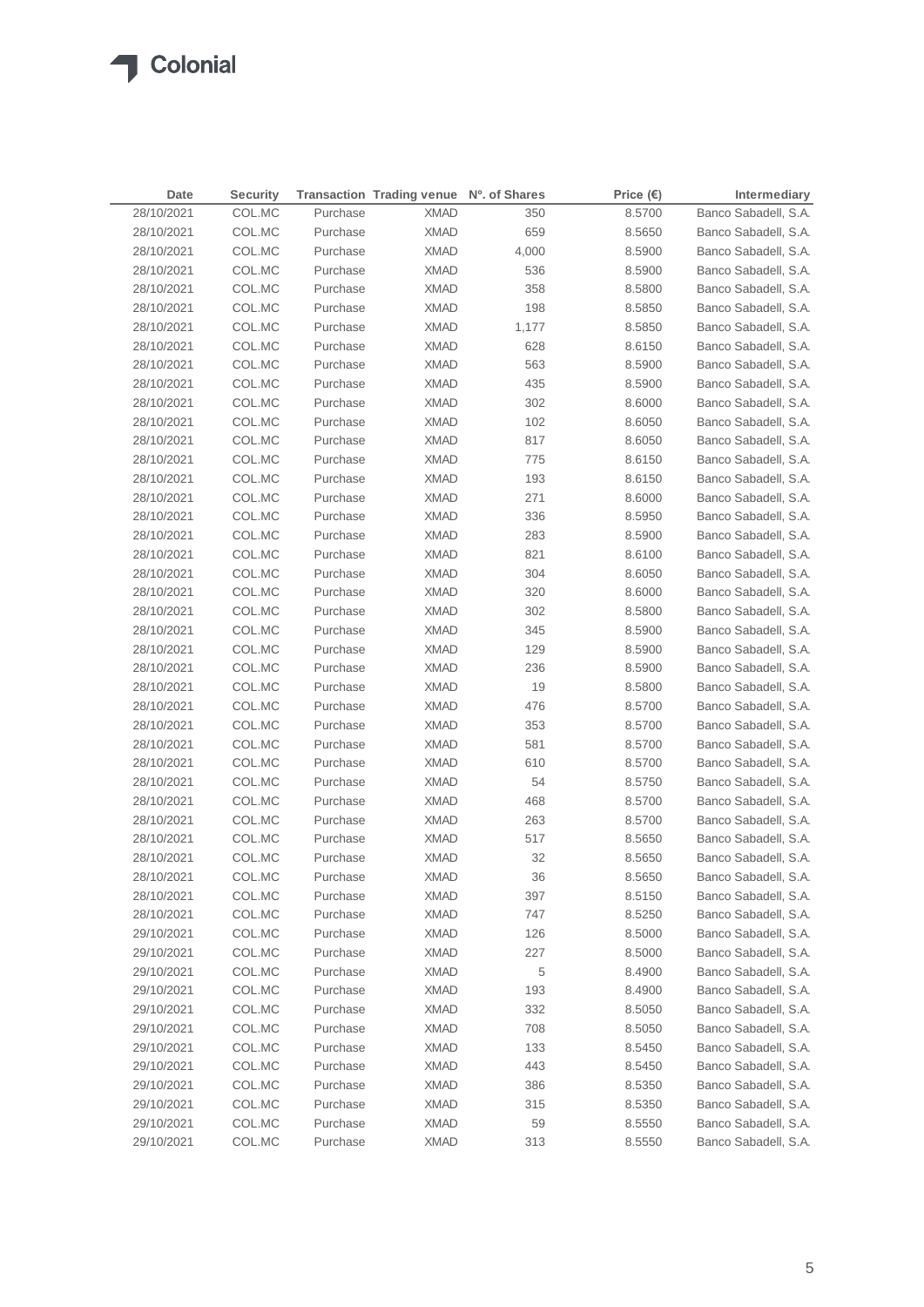| Date       | <b>Security</b> |          | <b>Transaction Trading venue</b> | Nº. of Shares | Price $(\epsilon)$ | Intermediary         |
|------------|-----------------|----------|----------------------------------|---------------|--------------------|----------------------|
| 29/10/2021 | COL.MC          | Purchase | <b>XMAD</b>                      | 430           | 8.5150             | Banco Sabadell, S.A. |
| 29/10/2021 | COL.MC          | Purchase | <b>XMAD</b>                      | 338           | 8.5050             | Banco Sabadell, S.A. |
| 29/10/2021 | COL.MC          | Purchase | <b>XMAD</b>                      | 439           | 8.5050             | Banco Sabadell, S.A. |
| 29/10/2021 | COL.MC          | Purchase | <b>XMAD</b>                      | 180           | 8.4950             | Banco Sabadell, S.A. |
| 29/10/2021 | COL.MC          | Purchase | <b>XMAD</b>                      | 131           | 8.4950             | Banco Sabadell, S.A. |
| 29/10/2021 | COL.MC          | Purchase | <b>XMAD</b>                      | 25            | 8.4950             | Banco Sabadell, S.A. |
| 29/10/2021 | COL.MC          | Purchase | <b>XMAD</b>                      | 65            | 8.4950             | Banco Sabadell, S.A. |
| 29/10/2021 | COL.MC          | Purchase | <b>XMAD</b>                      | 359           | 8.4950             | Banco Sabadell, S.A. |
| 29/10/2021 | COL.MC          | Purchase | <b>XMAD</b>                      | 235           | 8.5600             | Banco Sabadell, S.A. |
| 29/10/2021 | COL.MC          | Purchase | <b>XMAD</b>                      | 780           | 8.5600             | Banco Sabadell, S.A. |
| 29/10/2021 | COL.MC          | Purchase | <b>XMAD</b>                      | 246           | 8.5600             | Banco Sabadell, S.A. |
| 29/10/2021 | COL.MC          | Purchase | <b>XMAD</b>                      | 47            | 8.5600             | Banco Sabadell, S.A. |
| 29/10/2021 | COL.MC          | Purchase | <b>XMAD</b>                      | 100           | 8.5450             | Banco Sabadell, S.A. |
| 29/10/2021 | COL.MC          | Purchase | <b>XMAD</b>                      | 139           | 8.5450             | Banco Sabadell, S.A. |
| 29/10/2021 | COL.MC          | Purchase | <b>XMAD</b>                      | 111           | 8.5600             | Banco Sabadell, S.A. |
| 29/10/2021 | COL.MC          | Purchase | <b>XMAD</b>                      | 168           | 8.5600             | Banco Sabadell, S.A. |
| 29/10/2021 | COL.MC          | Purchase | <b>XMAD</b>                      | 225           | 8.5600             | Banco Sabadell, S.A. |
| 29/10/2021 | COL.MC          | Purchase | <b>XMAD</b>                      | 100           | 8.5350             | Banco Sabadell, S.A. |
| 29/10/2021 | COL.MC          | Purchase | <b>XMAD</b>                      | 234           | 8.5350             | Banco Sabadell, S.A. |
| 29/10/2021 | COL.MC          | Purchase | <b>XMAD</b>                      | 163           | 8.5350             | Banco Sabadell, S.A. |
| 29/10/2021 | COL.MC          | Purchase | <b>XMAD</b>                      | 279           | 8.5300             | Banco Sabadell, S.A. |
| 29/10/2021 | COL.MC          | Purchase | <b>XMAD</b>                      | 143           | 8.5500             | Banco Sabadell, S.A. |
| 29/10/2021 | COL.MC          | Purchase | <b>XMAD</b>                      | 233           | 8.5500             | Banco Sabadell, S.A. |
| 29/10/2021 | COL.MC          | Purchase | <b>XMAD</b>                      | 329           | 8.5400             | Banco Sabadell, S.A. |
| 29/10/2021 | COL.MC          | Purchase | <b>XMAD</b>                      | 362           | 8.5300             | Banco Sabadell, S.A. |
| 29/10/2021 | COL.MC          | Purchase | XMAD                             | 321           | 8.5400             | Banco Sabadell, S.A. |
| 29/10/2021 | COL.MC          | Purchase | <b>XMAD</b>                      | 121           | 8.5300             | Banco Sabadell, S.A. |
| 29/10/2021 | COL.MC          | Purchase | XMAD                             | 200           | 8.5450             | Banco Sabadell, S.A. |
| 29/10/2021 | COL.MC          | Purchase | XMAD                             | 348           | 8.5450             | Banco Sabadell, S.A. |
| 29/10/2021 | COL.MC          | Purchase | XMAD                             | 14            | 8.5100             | Banco Sabadell, S.A. |
| 29/10/2021 | COL.MC          | Purchase | XMAD                             | 323           | 8.5100             | Banco Sabadell, S.A. |
| 29/10/2021 | COL.MC          | Purchase | XMAD                             | 67            | 8.5200             | Banco Sabadell, S.A. |
| 29/10/2021 | COL.MC          | Purchase | <b>XMAD</b>                      | 4,330         | 8.5000             | Banco Sabadell, S.A. |
| 29/10/2021 | COL.MC          | Purchase | <b>XMAD</b>                      | 670           | 8.5000             | Banco Sabadell, S.A. |
| 29/10/2021 | COL.MC          | Purchase | <b>XMAD</b>                      | 298           | 8.5150             | Banco Sabadell, S.A. |
| 29/10/2021 | COL.MC          | Purchase | <b>XMAD</b>                      | 331           | 8.4900             | Banco Sabadell, S.A. |
| 29/10/2021 | COL.MC          | Purchase | <b>XMAD</b>                      | 120           | 8.5100             | Banco Sabadell, S.A. |
| 29/10/2021 | COL.MC          | Purchase | <b>XMAD</b>                      | 513           | 8.5650             | Banco Sabadell, S.A. |
| 29/10/2021 | COL.MC          | Purchase | <b>XMAD</b>                      | 627           | 8.5650             | Banco Sabadell, S.A. |
| 29/10/2021 | COL.MC          | Purchase | <b>XMAD</b>                      | 724           | 8.5450             | Banco Sabadell, S.A. |
| 29/10/2021 | COL.MC          | Purchase | <b>XMAD</b>                      | 429           | 8.5500             | Banco Sabadell, S.A. |
| 29/10/2021 | COL.MC          | Purchase | <b>XMAD</b>                      | 144           | 8.5600             | Banco Sabadell, S.A. |
| 29/10/2021 | COL.MC          | Purchase | <b>XMAD</b>                      | 843           | 8.5600             | Banco Sabadell, S.A. |
| 29/10/2021 | COL.MC          | Purchase | <b>XMAD</b>                      | 15            | 8.5300             | Banco Sabadell, S.A. |
| 29/10/2021 | COL.MC          | Purchase | <b>XMAD</b>                      | 77            | 8.5550             | Banco Sabadell, S.A. |
| 29/10/2021 | COL.MC          | Purchase | <b>XMAD</b>                      | 311           | 8.5050             | Banco Sabadell, S.A. |
| 29/10/2021 | COL.MC          | Purchase | <b>XMAD</b>                      | 308           | 8.5050             | Banco Sabadell, S.A. |
| 29/10/2021 | COL.MC          | Purchase | <b>XMAD</b>                      | 294           | 8.4600             | Banco Sabadell, S.A. |
| 29/10/2021 | COL.MC          | Purchase | <b>XMAD</b>                      | 21            | 8.4800             | Banco Sabadell, S.A. |
| 29/10/2021 | COL.MC          | Purchase | <b>XMAD</b>                      | 40            | 8.4800             | Banco Sabadell, S.A. |
|            |                 |          |                                  |               |                    |                      |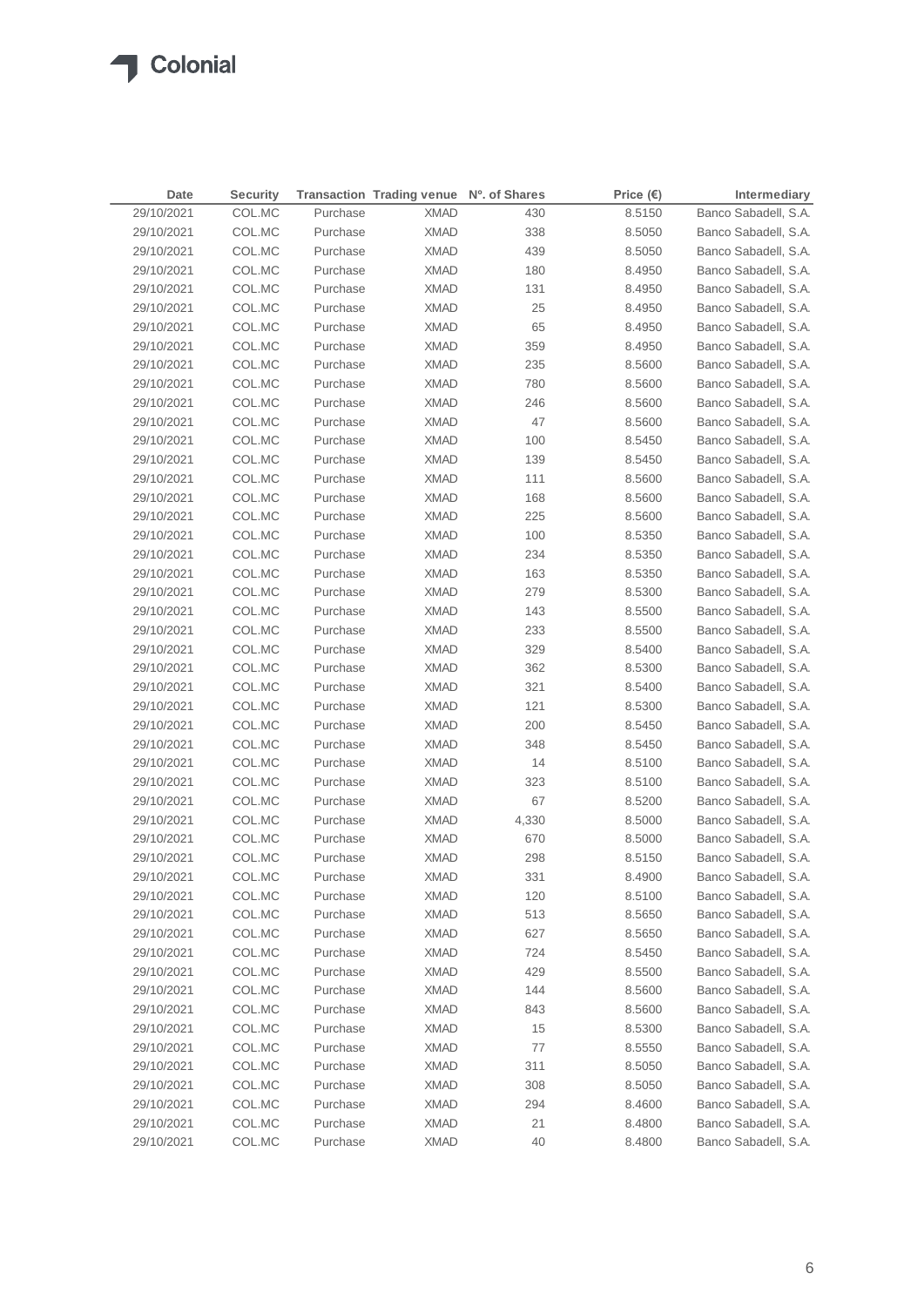|            | Date | <b>Security</b> |          | Transaction Trading venue Nº. of Shares |                | Price $(\epsilon)$ | Intermediary         |
|------------|------|-----------------|----------|-----------------------------------------|----------------|--------------------|----------------------|
| 29/10/2021 |      | COL.MC          | Purchase | <b>XMAD</b>                             | 467            | 8.4700             | Banco Sabadell, S.A. |
| 29/10/2021 |      | COL.MC          | Purchase | <b>XMAD</b>                             | 467            | 8.4850             | Banco Sabadell, S.A. |
| 29/10/2021 |      | COL.MC          | Purchase | <b>XMAD</b>                             | 368            | 8.5050             | Banco Sabadell, S.A. |
| 29/10/2021 |      | COL.MC          | Purchase | <b>XMAD</b>                             | $\overline{4}$ | 8.4950             | Banco Sabadell, S.A. |
| 29/10/2021 |      | COL.MC          | Purchase | <b>XMAD</b>                             | 289            | 8.4950             | Banco Sabadell, S.A. |
| 29/10/2021 |      | COL.MC          | Purchase | <b>XMAD</b>                             | 57             | 8.4950             | Banco Sabadell, S.A. |
| 29/10/2021 |      | COL.MC          | Purchase | <b>XMAD</b>                             | 312            | 8.4950             | Banco Sabadell, S.A. |
| 29/10/2021 |      | COL.MC          | Purchase | <b>XMAD</b>                             | 349            | 8.5050             | Banco Sabadell, S.A. |
| 29/10/2021 |      | COL.MC          | Purchase | <b>XMAD</b>                             | 431            | 8.5100             | Banco Sabadell, S.A. |
| 29/10/2021 |      | COL.MC          | Purchase | <b>XMAD</b>                             | 320            | 8.5000             | Banco Sabadell, S.A. |
| 29/10/2021 |      | COL.MC          | Purchase | <b>XMAD</b>                             | 292            | 8.5100             | Banco Sabadell, S.A. |
| 29/10/2021 |      | COL.MC          | Purchase | <b>XMAD</b>                             | 74             | 8.5100             | Banco Sabadell, S.A. |
| 29/10/2021 |      | COL.MC          | Purchase | <b>XMAD</b>                             | 11             | 8.5050             | Banco Sabadell, S.A. |
| 29/10/2021 |      | COL.MC          | Purchase | <b>XMAD</b>                             | 43             | 8.5050             | Banco Sabadell, S.A. |
| 29/10/2021 |      | COL.MC          | Purchase | <b>XMAD</b>                             | 51             | 8.4850             | Banco Sabadell, S.A. |
| 29/10/2021 |      | COL.MC          | Purchase | <b>XMAD</b>                             | 389            | 8.4800             | Banco Sabadell, S.A. |
| 29/10/2021 |      | COL.MC          | Purchase | <b>XMAD</b>                             | 726            | 8.5100             | Banco Sabadell, S.A. |
| 29/10/2021 |      | COL.MC          | Purchase | <b>XMAD</b>                             | 341            | 8.4800             | Banco Sabadell, S.A. |
| 29/10/2021 |      | COL.MC          | Purchase | <b>XMAD</b>                             | 161            | 8.5050             | Banco Sabadell, S.A. |
| 29/10/2021 |      | COL.MC          | Purchase | <b>XMAD</b>                             | 62             | 8.5050             | Banco Sabadell, S.A. |
| 29/10/2021 |      | COL.MC          | Purchase | <b>XMAD</b>                             | 161            | 8.5050             | Banco Sabadell, S.A. |
| 29/10/2021 |      | COL.MC          | Purchase | <b>XMAD</b>                             | 267            | 8.5000             | Banco Sabadell, S.A. |
| 29/10/2021 |      | COL.MC          | Purchase | XMAD                                    | 243            | 8.5000             | Banco Sabadell, S.A. |
| 29/10/2021 |      | COL.MC          | Purchase | XMAD                                    | 35             | 8.4950             | Banco Sabadell, S.A. |
| 29/10/2021 |      | COL.MC          | Purchase | XMAD                                    | 273            | 8.5050             | Banco Sabadell, S.A. |
| 29/10/2021 |      | COL.MC          | Purchase | XMAD                                    | 398            | 8.5150             | Banco Sabadell, S.A. |
| 29/10/2021 |      | COL.MC          | Purchase | XMAD                                    | 58             | 8.5150             | Banco Sabadell, S.A. |
| 29/10/2021 |      | COL.MC          | Purchase | XMAD                                    | 182            | 8.5150             | Banco Sabadell, S.A. |
| 29/10/2021 |      | COL.MC          | Purchase | <b>XMAD</b>                             | 567            | 8.5100             | Banco Sabadell, S.A. |
| 29/10/2021 |      | COL.MC          | Purchase | XMAD                                    | 548            | 8.5050             | Banco Sabadell, S.A. |
| 29/10/2021 |      | COL.MC          | Purchase | XMAD                                    | 23             | 8.4900             | Banco Sabadell, S.A. |
| 29/10/2021 |      | COL.MC          | Purchase | <b>XMAD</b>                             | 308            | 8.4900             | Banco Sabadell, S.A. |
| 29/10/2021 |      | COL.MC          | Purchase | <b>XMAD</b>                             | 62             | 8.4600             | Banco Sabadell, S.A. |
| 29/10/2021 |      | COL.MC          | Purchase | <b>XMAD</b>                             | 139            | 8.4600             | Banco Sabadell, S.A. |
| 29/10/2021 |      | COL.MC          | Purchase | <b>XMAD</b>                             | 161            | 8.4600             | Banco Sabadell, S.A. |
| 29/10/2021 |      | COL.MC          | Purchase | <b>XMAD</b>                             | 109            | 8.4600             | Banco Sabadell, S.A. |
| 29/10/2021 |      | COL.MC          | Purchase | <b>XMAD</b>                             | 1,035          | 8.4700             | Banco Sabadell, S.A. |
| 29/10/2021 |      | COL.MC          | Purchase | <b>XMAD</b>                             | 261            | 8.4600             | Banco Sabadell, S.A. |
| 29/10/2021 |      | COL.MC          | Purchase | <b>XMAD</b>                             | 532            | 8.4850             | Banco Sabadell, S.A. |
| 29/10/2021 |      | COL.MC          | Purchase | <b>XMAD</b>                             | 293            | 8.4650             | Banco Sabadell, S.A. |
| 29/10/2021 |      | COL.MC          | Purchase | <b>XMAD</b>                             | 759            | 8.4650             | Banco Sabadell, S.A. |
| 29/10/2021 |      | COL.MC          | Purchase | <b>XMAD</b>                             | 297            | 8.4650             | Banco Sabadell, S.A. |
| 29/10/2021 |      | COL.MC          | Purchase | <b>XMAD</b>                             | 53             | 8.4750             | Banco Sabadell, S.A. |
| 29/10/2021 |      | COL.MC          | Purchase | <b>XMAD</b>                             | 681            | 8.4750             | Banco Sabadell, S.A. |
| 29/10/2021 |      | COL.MC          | Purchase | <b>XMAD</b>                             | 297            | 8.4600             | Banco Sabadell, S.A. |
| 29/10/2021 |      | COL.MC          | Purchase | <b>XMAD</b>                             | 170            | 8.4650             | Banco Sabadell, S.A. |
| 29/10/2021 |      | COL.MC          | Purchase | <b>XMAD</b>                             | 311            | 8.4650             | Banco Sabadell, S.A. |
| 29/10/2021 |      | COL.MC          | Purchase | <b>XMAD</b>                             | 572            | 8.4650             | Banco Sabadell, S.A. |
| 29/10/2021 |      | COL.MC          | Purchase | <b>XMAD</b>                             | 309            | 8.4600             | Banco Sabadell, S.A. |
| 29/10/2021 |      | COL.MC          | Purchase | <b>XMAD</b>                             | 26             | 8.4550             | Banco Sabadell, S.A. |
|            |      |                 |          |                                         |                |                    |                      |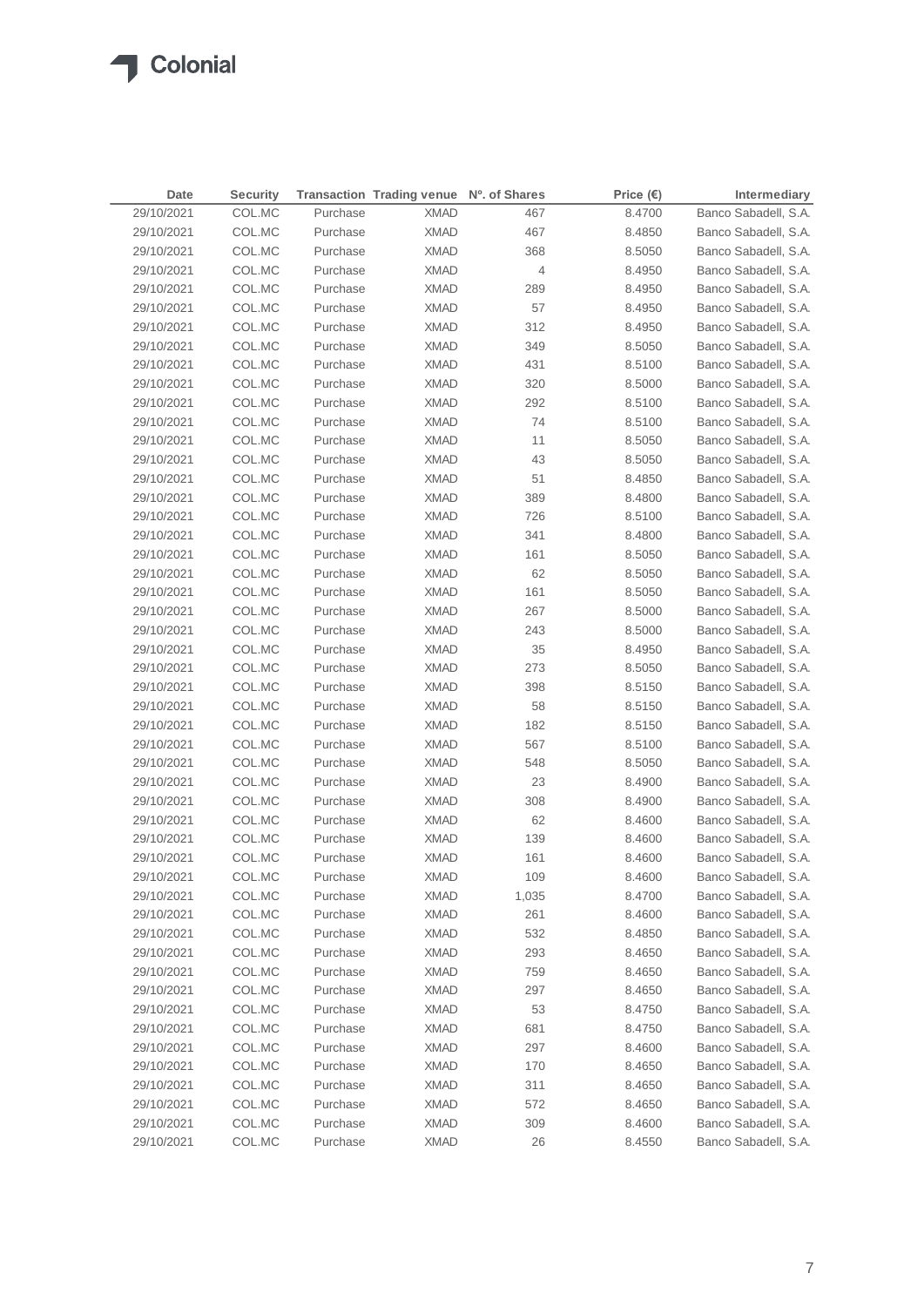| Date       | <b>Security</b> |          | Transaction Trading venue Nº. of Shares |       | Price $(\epsilon)$ | Intermediary         |
|------------|-----------------|----------|-----------------------------------------|-------|--------------------|----------------------|
| 29/10/2021 | COL.MC          | Purchase | <b>XMAD</b>                             | 584   | 8.4550             | Banco Sabadell, S.A. |
| 29/10/2021 | COL.MC          | Purchase | <b>XMAD</b>                             | 1,057 | 8.4350             | Banco Sabadell, S.A. |
| 29/10/2021 | COL.MC          | Purchase | <b>XMAD</b>                             | 177   | 8.4250             | Banco Sabadell, S.A. |
| 29/10/2021 | COL.MC          | Purchase | <b>XMAD</b>                             | 306   | 8.4200             | Banco Sabadell, S.A. |
| 29/10/2021 | COL.MC          | Purchase | <b>XMAD</b>                             | 214   | 8.4300             | Banco Sabadell, S.A. |
| 29/10/2021 | COL.MC          | Purchase | <b>XMAD</b>                             | 297   | 8.5100             | Banco Sabadell, S.A. |
| 29/10/2021 | COL.MC          | Purchase | <b>XMAD</b>                             | 371   | 8.4950             | Banco Sabadell, S.A. |
| 29/10/2021 | COL.MC          | Purchase | <b>XMAD</b>                             | 778   | 8.5050             | Banco Sabadell, S.A. |
| 29/10/2021 | COL.MC          | Purchase | <b>XMAD</b>                             | 167   | 8.4850             | Banco Sabadell, S.A. |
| 29/10/2021 | COL.MC          | Purchase | <b>XMAD</b>                             | 107   | 8.4750             | Banco Sabadell, S.A. |
| 29/10/2021 | COL.MC          | Purchase | <b>XMAD</b>                             | 214   | 8.4750             | Banco Sabadell, S.A. |
| 29/10/2021 | COL.MC          | Purchase | <b>XMAD</b>                             | 282   | 8.4650             | Banco Sabadell, S.A. |
| 29/10/2021 | COL.MC          | Purchase | <b>XMAD</b>                             | 523   | 8.4900             | Banco Sabadell, S.A. |
| 29/10/2021 | COL.MC          | Purchase | <b>XMAD</b>                             | 229   | 8.4850             | Banco Sabadell, S.A. |
| 29/10/2021 | COL.MC          | Purchase | <b>XMAD</b>                             | 228   | 8.4750             | Banco Sabadell, S.A. |
| 29/10/2021 | COL.MC          | Purchase | <b>XMAD</b>                             | 38    | 8.4750             | Banco Sabadell, S.A. |
| 29/10/2021 | COL.MC          | Purchase | <b>XMAD</b>                             | 274   | 8.4850             | Banco Sabadell, S.A. |
| 29/10/2021 | COL.MC          | Purchase | <b>XMAD</b>                             | 329   | 8.4650             | Banco Sabadell, S.A. |
| 29/10/2021 | COL.MC          | Purchase | <b>XMAD</b>                             | 251   | 8.4650             | Banco Sabadell, S.A. |
| 29/10/2021 | COL.MC          | Purchase | <b>XMAD</b>                             | 504   | 8.4700             | Banco Sabadell, S.A. |
| 29/10/2021 | COL.MC          | Purchase | <b>XMAD</b>                             | 158   | 8.4650             | Banco Sabadell, S.A. |
| 29/10/2021 | COL.MC          | Purchase | <b>XMAD</b>                             | 966   | 8.4650             | Banco Sabadell, S.A. |
| 29/10/2021 | COL.MC          | Purchase | <b>XMAD</b>                             | 300   | 8.4650             | Banco Sabadell, S.A. |
| 29/10/2021 | COL.MC          | Purchase | <b>XMAD</b>                             | 363   | 8.4800             | Banco Sabadell, S.A. |
| 29/10/2021 | COL.MC          | Purchase | <b>XMAD</b>                             | 132   | 8.4750             | Banco Sabadell, S.A. |
| 29/10/2021 | COL.MC          | Purchase | XMAD                                    | 170   | 8.4750             | Banco Sabadell, S.A. |
| 29/10/2021 | COL.MC          | Purchase | XMAD                                    | 98    | 8.4750             | Banco Sabadell, S.A. |
| 29/10/2021 | COL.MC          | Purchase | <b>XMAD</b>                             | 300   | 8.4700             | Banco Sabadell, S.A. |
| 29/10/2021 | COL.MC          | Purchase | XMAD                                    | 48    | 8.4700             | Banco Sabadell, S.A. |
| 29/10/2021 | COL.MC          | Purchase | XMAD                                    | 700   | 8.4650             | Banco Sabadell, S.A. |
| 29/10/2021 | COL.MC          | Purchase | XMAD                                    | 277   | 8.4650             | Banco Sabadell, S.A. |
| 29/10/2021 | COL.MC          | Purchase | XMAD                                    | 21    | 8.4650             | Banco Sabadell, S.A. |
| 29/10/2021 | COL.MC          | Purchase | XMAD                                    | 169   | 8.4650             | Banco Sabadell, S.A. |
| 29/10/2021 | COL.MC          | Purchase | XMAD                                    | 185   | 8.4600             | Banco Sabadell, S.A. |
| 29/10/2021 | COL.MC          | Purchase | <b>XMAD</b>                             | 84    | 8.4600             | Banco Sabadell, S.A. |
| 29/10/2021 | COL.MC          | Purchase | <b>XMAD</b>                             | 163   | 8.4600             | Banco Sabadell, S.A. |
| 29/10/2021 | COL.MC          | Purchase | <b>XMAD</b>                             | 42    | 8.4600             | Banco Sabadell, S.A. |
| 29/10/2021 | COL.MC          | Purchase | <b>XMAD</b>                             | 452   | 8.4600             | Banco Sabadell, S.A. |
| 29/10/2021 | COL.MC          | Purchase | <b>XMAD</b>                             | 329   | 8.4550             | Banco Sabadell, S.A. |
| 29/10/2021 | COL.MC          | Purchase | <b>XMAD</b>                             | 276   | 8.4650             | Banco Sabadell, S.A. |
| 29/10/2021 | COL.MC          | Purchase | <b>XMAD</b>                             | 81    | 8.4650             | Banco Sabadell, S.A. |
| 29/10/2021 | COL.MC          | Purchase | <b>XMAD</b>                             | 521   | 8.4650             | Banco Sabadell, S.A. |
| 29/10/2021 | COL.MC          | Purchase | <b>XMAD</b>                             | 296   | 8.4650             | Banco Sabadell, S.A. |
| 29/10/2021 | COL.MC          | Purchase | <b>XMAD</b>                             | 285   | 8.4600             | Banco Sabadell, S.A. |
| 29/10/2021 | COL.MC          | Purchase | <b>XMAD</b>                             | 2,639 | 8.4300             | Banco Sabadell, S.A. |
| 29/10/2021 | COL.MC          | Purchase | <b>XMAD</b>                             | 32    | 8.4350             | Banco Sabadell, S.A. |
| 29/10/2021 | COL.MC          | Purchase | <b>XMAD</b>                             | 200   | 8.4500             | Banco Sabadell, S.A. |
| 29/10/2021 | COL.MC          | Purchase | XMAD                                    | 258   | 8.4450             | Banco Sabadell, S.A. |
| 29/10/2021 | COL.MC          | Purchase | <b>XMAD</b>                             | 308   | 8.4350             | Banco Sabadell, S.A. |
| 29/10/2021 | COL.MC          | Purchase | XMAD                                    | 846   | 8.4200             | Banco Sabadell, S.A. |
|            |                 |          |                                         |       |                    |                      |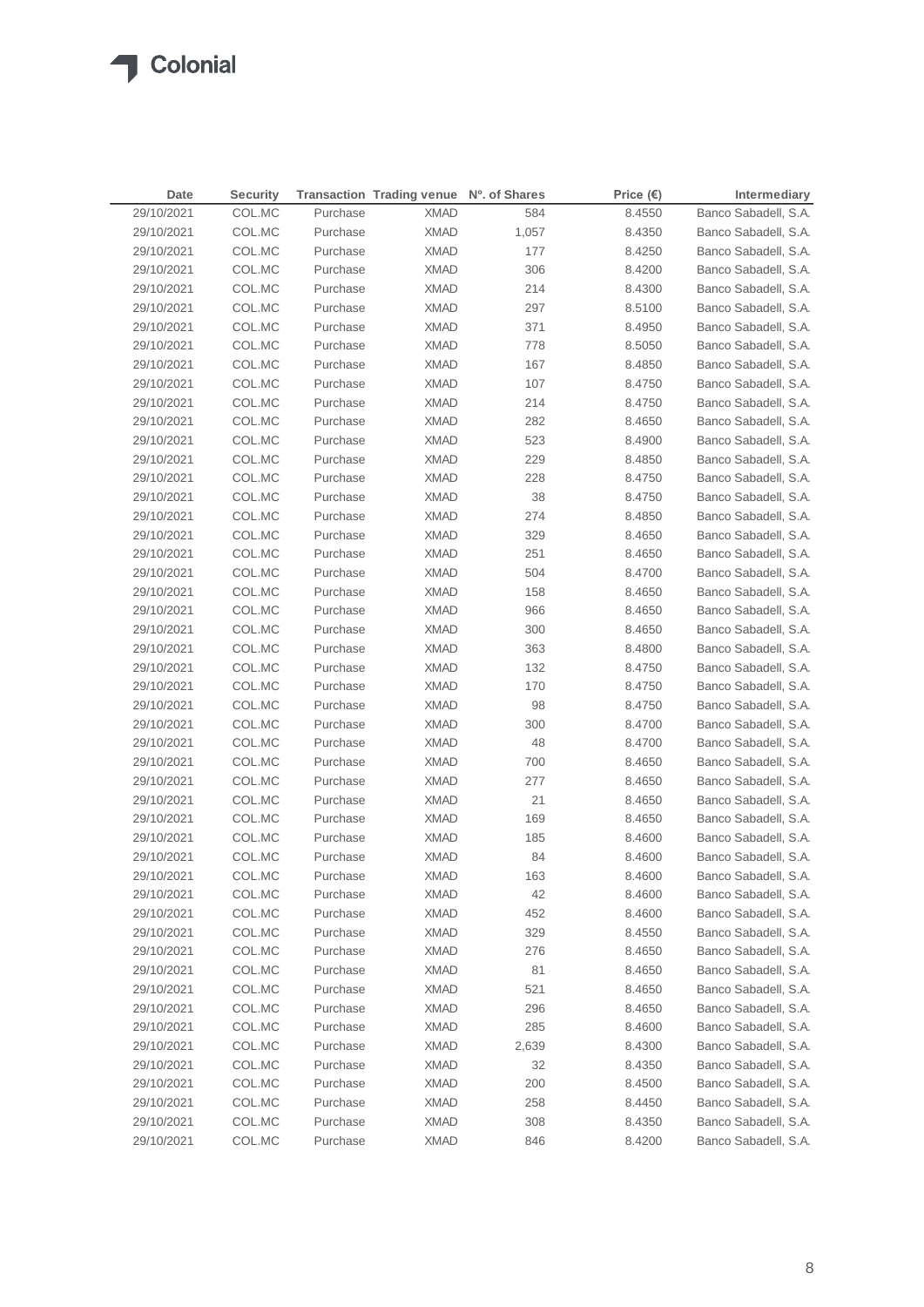### **T** Colonial

| Date       | <b>Security</b> |          | Transaction Trading venue Nº. of Shares |       | Price $(\epsilon)$ | Intermediary         |
|------------|-----------------|----------|-----------------------------------------|-------|--------------------|----------------------|
| 29/10/2021 | COL.MC          | Purchase | <b>XMAD</b>                             | 123   | 8.4200             | Banco Sabadell, S.A. |
| 29/10/2021 | COL.MC          | Purchase | <b>XMAD</b>                             | 292   | 8.4200             | Banco Sabadell, S.A. |
| 29/10/2021 | COL.MC          | Purchase | <b>XMAD</b>                             | 495   | 8.4200             | Banco Sabadell, S.A. |
| 29/10/2021 | COL.MC          | Purchase | <b>XMAD</b>                             | 474   | 8.4050             | Banco Sabadell, S.A. |
| 29/10/2021 | COL.MC          | Purchase | <b>XMAD</b>                             | 1,053 | 8.4050             | Banco Sabadell, S.A. |
| 01/11/2021 | COL.MC          | Purchase | <b>XMAD</b>                             | 60    | 8.3500             | Banco Sabadell, S.A. |
| 01/11/2021 | COL.MC          | Purchase | <b>XMAD</b>                             | 329   | 8.3500             | Banco Sabadell, S.A. |
| 01/11/2021 | COL.MC          | Purchase | <b>XMAD</b>                             | 175   | 8.3450             | Banco Sabadell, S.A. |
| 01/11/2021 | COL.MC          | Purchase | <b>XMAD</b>                             | 209   | 8.3450             | Banco Sabadell, S.A. |
| 01/11/2021 | COL.MC          | Purchase | <b>XMAD</b>                             | 356   | 8.3550             | Banco Sabadell, S.A. |
| 01/11/2021 | COL.MC          | Purchase | <b>XMAD</b>                             | 356   | 8.3350             | Banco Sabadell, S.A. |
| 01/11/2021 | COL.MC          | Purchase | <b>XMAD</b>                             | 299   | 8.3450             | Banco Sabadell, S.A. |
| 01/11/2021 | COL.MC          | Purchase | <b>XMAD</b>                             | 115   | 8.3450             | Banco Sabadell, S.A. |
| 01/11/2021 | COL.MC          | Purchase | <b>XMAD</b>                             | 158   | 8.3450             | Banco Sabadell, S.A. |
| 01/11/2021 | COL.MC          | Purchase | <b>XMAD</b>                             | 345   | 8.3550             | Banco Sabadell, S.A. |
| 01/11/2021 | COL.MC          | Purchase | <b>XMAD</b>                             | 15    | 8.3550             | Banco Sabadell, S.A. |
| 01/11/2021 | COL.MC          | Purchase | <b>XMAD</b>                             | 326   | 8.3400             | Banco Sabadell, S.A. |
| 01/11/2021 | COL.MC          | Purchase | <b>XMAD</b>                             | 79    | 8.3300             | Banco Sabadell, S.A. |
| 01/11/2021 | COL.MC          | Purchase | <b>XMAD</b>                             | 150   | 8.3650             | Banco Sabadell, S.A. |
| 01/11/2021 | COL.MC          | Purchase | <b>XMAD</b>                             | 558   | 8.3650             | Banco Sabadell, S.A. |
| 01/11/2021 | COL.MC          | Purchase | <b>XMAD</b>                             | 690   | 8.3650             | Banco Sabadell, S.A. |
| 01/11/2021 | COL.MC          | Purchase | <b>XMAD</b>                             | 1,879 | 8.3850             | Banco Sabadell, S.A. |
| 01/11/2021 | COL.MC          | Purchase | <b>XMAD</b>                             | 578   | 8.3000             | Banco Sabadell, S.A. |
| 01/11/2021 | COL.MC          | Purchase | <b>XMAD</b>                             | 901   | 8.2850             | Banco Sabadell, S.A. |
| 01/11/2021 | COL.MC          | Purchase | <b>XMAD</b>                             | 286   | 8.2650             | Banco Sabadell, S.A. |
| 01/11/2021 | COL.MC          | Purchase | <b>XMAD</b>                             | 80    | 8.2900             | Banco Sabadell, S.A. |
| 01/11/2021 | COL.MC          | Purchase | <b>XMAD</b>                             | 214   | 8.2900             | Banco Sabadell, S.A. |
| 01/11/2021 | COL.MC          | Purchase | <b>XMAD</b>                             | 48    | 8.2550             | Banco Sabadell, S.A. |
| 01/11/2021 | COL.MC          | Purchase | <b>XMAD</b>                             | 90    | 8.3050             | Banco Sabadell, S.A. |
| 01/11/2021 | COL.MC          | Purchase | XMAD                                    | 35    | 8.3050             | Banco Sabadell, S.A. |
| 01/11/2021 | COL.MC          | Purchase | XMAD                                    | 193   | 8.3050             | Banco Sabadell, S.A. |
| 01/11/2021 | COL.MC          | Purchase | XMAD                                    | 317   | 8.3250             | Banco Sabadell, S.A. |
| 01/11/2021 | COL.MC          | Purchase | <b>XMAD</b>                             | 254   | 8.3200             | Banco Sabadell, S.A. |
| 01/11/2021 | COL.MC          | Purchase | XMAD                                    | 95    | 8.3200             | Banco Sabadell, S.A. |
| 01/11/2021 | COL.MC          | Purchase | <b>XMAD</b>                             | 170   | 8.3450             | Banco Sabadell, S.A. |
| 01/11/2021 | COL.MC          | Purchase | <b>XMAD</b>                             | 495   | 8.3700             | Banco Sabadell, S.A. |
| 01/11/2021 | COL.MC          | Purchase | <b>XMAD</b>                             | 280   | 8.3650             | Banco Sabadell, S.A. |
| 01/11/2021 | COL.MC          | Purchase | <b>XMAD</b>                             | 298   | 8.3650             | Banco Sabadell, S.A. |
| 01/11/2021 | COL.MC          | Purchase | <b>XMAD</b>                             | 103   | 8.3650             | Banco Sabadell, S.A. |
| 01/11/2021 | COL.MC          | Purchase | <b>XMAD</b>                             | 342   | 8.3650             | Banco Sabadell, S.A. |
| 01/11/2021 | COL.MC          | Purchase | <b>XMAD</b>                             | 416   | 8.3650             | Banco Sabadell, S.A. |
| 01/11/2021 | COL.MC          | Purchase | <b>XMAD</b>                             | 413   | 8.3200             | Banco Sabadell, S.A. |
| 01/11/2021 | COL.MC          | Purchase | <b>XMAD</b>                             | 300   | 8.3200             | Banco Sabadell, S.A. |
| 01/11/2021 | COL.MC          | Purchase | <b>XMAD</b>                             | 294   | 8.3250             | Banco Sabadell, S.A. |
| 01/11/2021 | COL.MC          | Purchase | <b>XMAD</b>                             | 556   | 8.3250             | Banco Sabadell, S.A. |
| 01/11/2021 | COL.MC          | Purchase | <b>XMAD</b>                             | 1,102 | 8.3600             | Banco Sabadell, S.A. |
| 01/11/2021 | COL.MC          | Purchase | <b>XMAD</b>                             | 38    | 8.3500             | Banco Sabadell, S.A. |
| 01/11/2021 | COL.MC          | Purchase | <b>XMAD</b>                             | 17    | 8.3500             | Banco Sabadell, S.A. |
| 01/11/2021 | COL.MC          | Purchase | <b>XMAD</b>                             | 290   | 8.3500             | Banco Sabadell, S.A. |
| 01/11/2021 | COL.MC          | Purchase | <b>XMAD</b>                             | 225   | 8.3800             | Banco Sabadell, S.A. |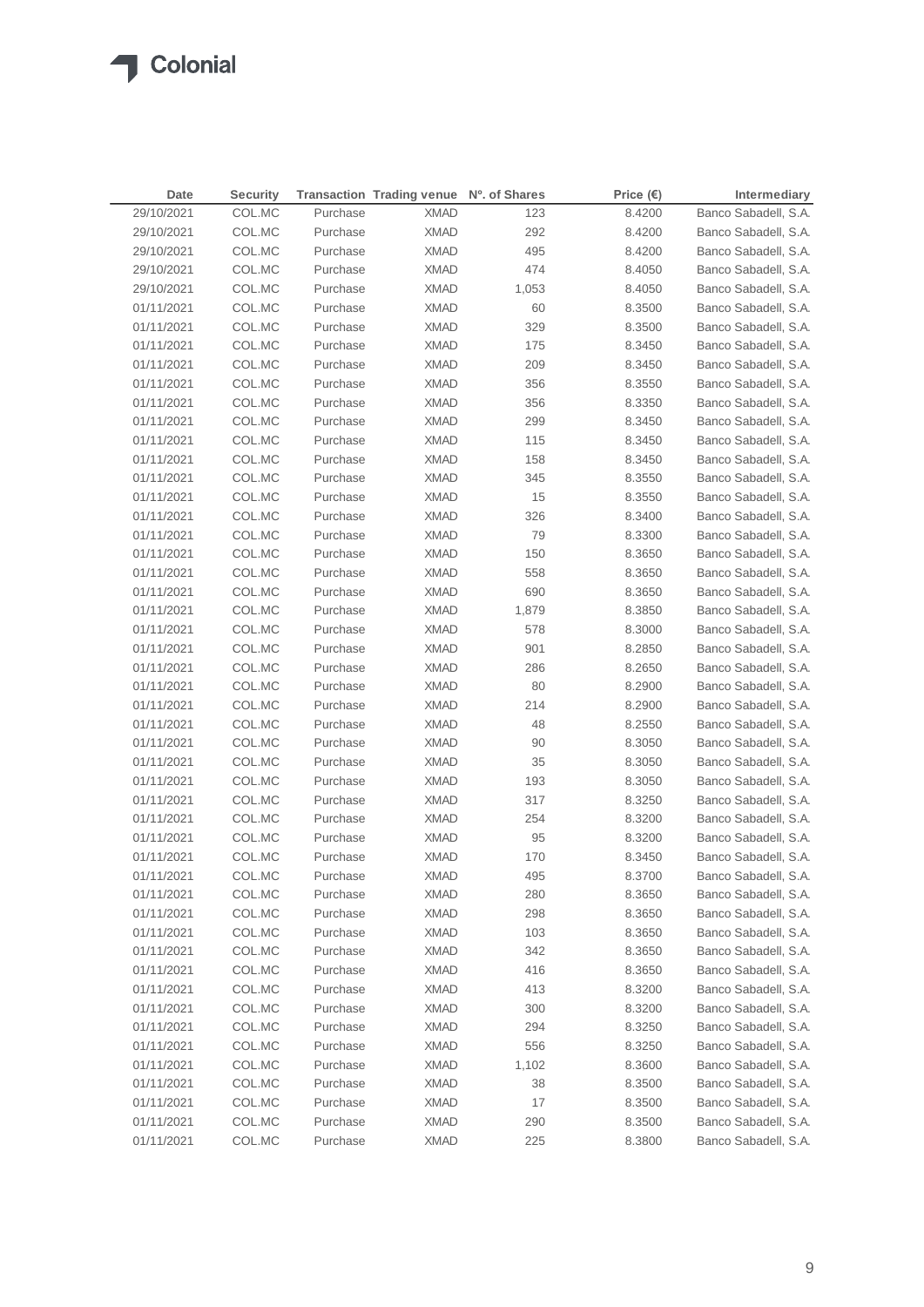| Date       | <b>Security</b> |          | Transaction Trading venue Nº. of Shares |              | Price $(\epsilon)$ | Intermediary         |
|------------|-----------------|----------|-----------------------------------------|--------------|--------------------|----------------------|
| 01/11/2021 | COL.MC          | Purchase | <b>XMAD</b>                             | 111          | 8.3800             | Banco Sabadell, S.A. |
| 01/11/2021 | COL.MC          | Purchase | <b>XMAD</b>                             | 3            | 8.3800             | Banco Sabadell, S.A. |
| 01/11/2021 | COL.MC          | Purchase | <b>XMAD</b>                             | 745          | 8.4000             | Banco Sabadell, S.A. |
| 01/11/2021 | COL.MC          | Purchase | <b>XMAD</b>                             | 423          | 8.3450             | Banco Sabadell, S.A. |
| 01/11/2021 | COL.MC          | Purchase | <b>XMAD</b>                             | $\mathbf{1}$ | 8.3350             | Banco Sabadell, S.A. |
| 01/11/2021 | COL.MC          | Purchase | <b>XMAD</b>                             | 67           | 8.3350             | Banco Sabadell, S.A. |
| 01/11/2021 | COL.MC          | Purchase | <b>XMAD</b>                             | 118          | 8.3550             | Banco Sabadell, S.A. |
| 01/11/2021 | COL.MC          | Purchase | <b>XMAD</b>                             | 200          | 8.3500             | Banco Sabadell, S.A. |
| 01/11/2021 | COL.MC          | Purchase | <b>XMAD</b>                             | 356          | 8.3500             | Banco Sabadell, S.A. |
| 01/11/2021 | COL.MC          | Purchase | <b>XMAD</b>                             | 97           | 8.4100             | Banco Sabadell, S.A. |
| 01/11/2021 | COL.MC          | Purchase | <b>XMAD</b>                             | 305          | 8.4150             | Banco Sabadell, S.A. |
| 01/11/2021 | COL.MC          | Purchase | <b>XMAD</b>                             | 26           | 8.4100             | Banco Sabadell, S.A. |
| 01/11/2021 | COL.MC          | Purchase | <b>XMAD</b>                             | 34           | 8.4100             | Banco Sabadell, S.A. |
| 01/11/2021 | COL.MC          | Purchase | <b>XMAD</b>                             | 57           | 8.4150             | Banco Sabadell, S.A. |
| 01/11/2021 | COL.MC          | Purchase | <b>XMAD</b>                             | 311          | 8.4150             | Banco Sabadell, S.A. |
| 01/11/2021 | COL.MC          | Purchase | <b>XMAD</b>                             | 323          | 8.4150             | Banco Sabadell, S.A. |
| 01/11/2021 | COL.MC          | Purchase | <b>XMAD</b>                             | 549          | 8.4150             | Banco Sabadell, S.A. |
| 01/11/2021 | COL.MC          | Purchase | <b>XMAD</b>                             | 865          | 8.4050             | Banco Sabadell, S.A. |
| 01/11/2021 | COL.MC          | Purchase | <b>XMAD</b>                             | 151          | 8.4150             | Banco Sabadell, S.A. |
| 01/11/2021 | COL.MC          | Purchase | <b>XMAD</b>                             | 727          | 8.4150             | Banco Sabadell, S.A. |
| 01/11/2021 | COL.MC          | Purchase | <b>XMAD</b>                             | 93           | 8.4100             | Banco Sabadell, S.A. |
| 01/11/2021 | COL.MC          | Purchase | <b>XMAD</b>                             | 33           | 8.4100             | Banco Sabadell, S.A. |
| 01/11/2021 | COL.MC          | Purchase | <b>XMAD</b>                             | 199          | 8.4100             | Banco Sabadell, S.A. |
| 01/11/2021 | COL.MC          | Purchase | <b>XMAD</b>                             | 6            | 8.4100             | Banco Sabadell, S.A. |
| 01/11/2021 | COL.MC          | Purchase | <b>XMAD</b>                             | 281          | 8.4250             | Banco Sabadell, S.A. |
| 01/11/2021 | COL.MC          | Purchase | <b>XMAD</b>                             | 91           | 8.4250             | Banco Sabadell, S.A. |
| 01/11/2021 | COL.MC          | Purchase | <b>XMAD</b>                             | 407          | 8.4200             | Banco Sabadell, S.A. |
| 01/11/2021 | COL.MC          | Purchase | <b>XMAD</b>                             | 254          | 8.4150             | Banco Sabadell, S.A. |
| 01/11/2021 | COL.MC          | Purchase | <b>XMAD</b>                             | 421          | 8.4150             | Banco Sabadell, S.A. |
| 01/11/2021 | COL.MC          | Purchase | XMAD                                    | 404          | 8.4150             | Banco Sabadell, S.A. |
| 01/11/2021 | COL.MC          | Purchase | <b>XMAD</b>                             | 362          | 8.4150             | Banco Sabadell, S.A. |
| 01/11/2021 | COL.MC          | Purchase | XMAD                                    | 100          | 8.4050             | Banco Sabadell, S.A. |
| 01/11/2021 | COL.MC          | Purchase | <b>XMAD</b>                             | 201          | 8.4050             | Banco Sabadell, S.A. |
| 01/11/2021 | COL.MC          | Purchase | XMAD                                    | 273          | 8.4050             | Banco Sabadell, S.A. |
| 01/11/2021 | COL.MC          | Purchase | <b>XMAD</b>                             | 39           | 8.3950             | Banco Sabadell, S.A. |
| 01/11/2021 | COL.MC          | Purchase | <b>XMAD</b>                             | 344          | 8.4100             | Banco Sabadell, S.A. |
| 01/11/2021 | COL.MC          | Purchase | <b>XMAD</b>                             | 552          | 8.3250             | Banco Sabadell, S.A. |
| 01/11/2021 | COL.MC          | Purchase | <b>XMAD</b>                             | 301          | 8.3250             | Banco Sabadell, S.A. |
| 01/11/2021 | COL.MC          | Purchase | <b>XMAD</b>                             | 6            | 8.3350             | Banco Sabadell, S.A. |
| 01/11/2021 | COL.MC          | Purchase | <b>XMAD</b>                             | 295          | 8.3300             | Banco Sabadell, S.A. |
| 01/11/2021 | COL.MC          | Purchase | <b>XMAD</b>                             | 255          | 8.3650             | Banco Sabadell, S.A. |
| 01/11/2021 | COL.MC          | Purchase | <b>XMAD</b>                             | 151          | 8.3650             | Banco Sabadell, S.A. |
| 01/11/2021 | COL.MC          | Purchase | <b>XMAD</b>                             | 284          | 8.3700             | Banco Sabadell, S.A. |
| 01/11/2021 | COL.MC          | Purchase | <b>XMAD</b>                             | 132          | 8.3800             | Banco Sabadell, S.A. |
| 01/11/2021 | COL.MC          | Purchase | <b>XMAD</b>                             | 245          | 8.3850             | Banco Sabadell, S.A. |
| 01/11/2021 | COL.MC          | Purchase | <b>XMAD</b>                             | 437          | 8.3850             | Banco Sabadell, S.A. |
| 01/11/2021 | COL.MC          | Purchase | <b>XMAD</b>                             | 215          | 8.3500             | Banco Sabadell, S.A. |
| 01/11/2021 | COL.MC          | Purchase | <b>XMAD</b>                             | 372          | 8.3500             | Banco Sabadell, S.A. |
| 01/11/2021 | COL.MC          | Purchase | <b>XMAD</b>                             | 712          | 8.3600             | Banco Sabadell, S.A. |
| 01/11/2021 | COL.MC          | Purchase | <b>XMAD</b>                             | 223          | 8.3500             | Banco Sabadell, S.A. |
|            |                 |          |                                         |              |                    |                      |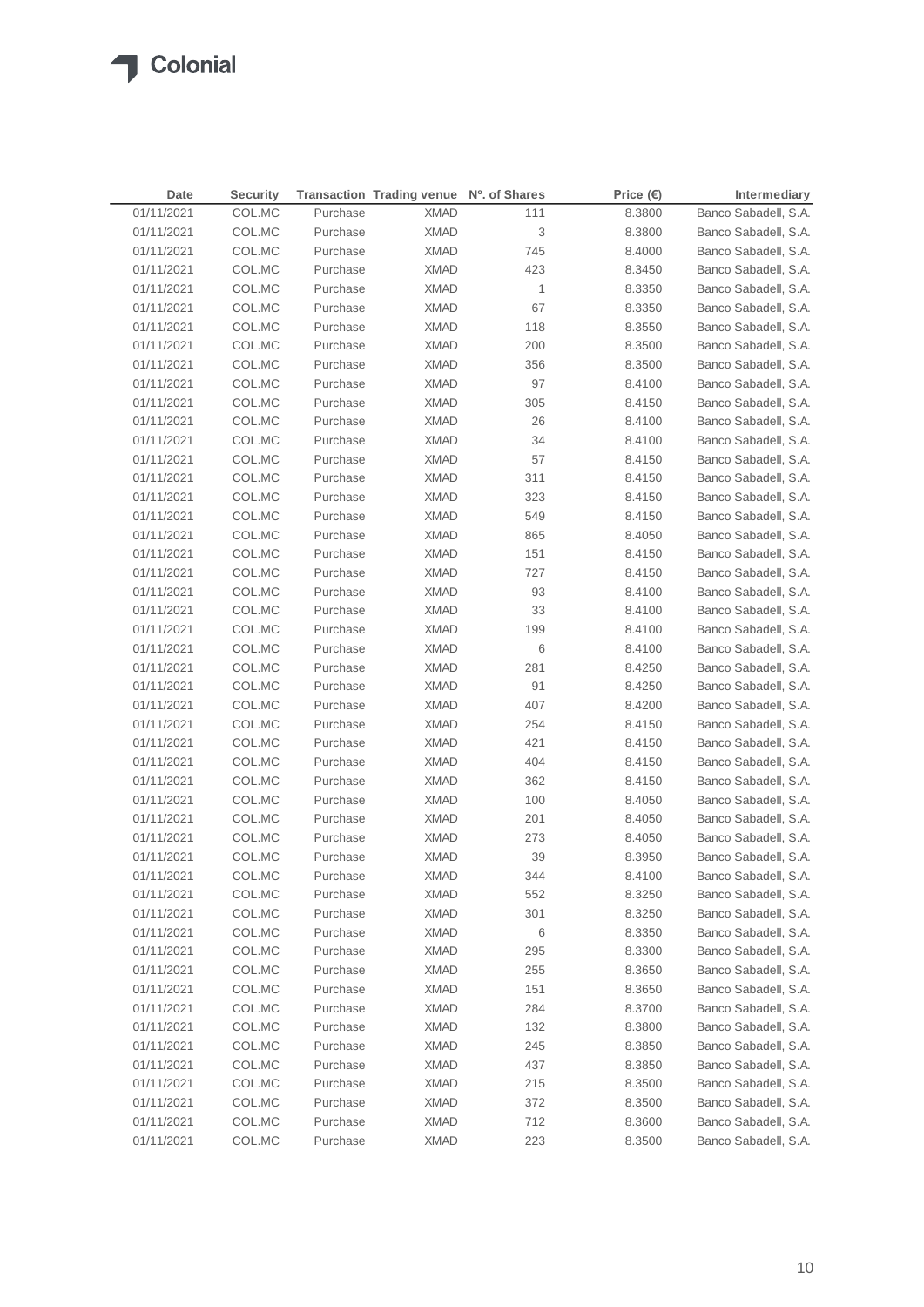## **T** Colonial

| Date       | <b>Security</b> |          | Transaction Trading venue Nº. of Shares |       | Price $(\epsilon)$ | Intermediary         |
|------------|-----------------|----------|-----------------------------------------|-------|--------------------|----------------------|
| 01/11/2021 | COL.MC          | Purchase | <b>XMAD</b>                             | 282   | 8.3900             | Banco Sabadell, S.A. |
| 01/11/2021 | COL.MC          | Purchase | <b>XMAD</b>                             | 318   | 8.3850             | Banco Sabadell, S.A. |
| 01/11/2021 | COL.MC          | Purchase | <b>XMAD</b>                             | 246   | 8.4000             | Banco Sabadell, S.A. |
| 01/11/2021 | COL.MC          | Purchase | <b>XMAD</b>                             | 415   | 8.4050             | Banco Sabadell, S.A. |
| 01/11/2021 | COL.MC          | Purchase | <b>XMAD</b>                             | 10    | 8.3850             | Banco Sabadell, S.A. |
| 01/11/2021 | COL.MC          | Purchase | <b>XMAD</b>                             | 402   | 8.3850             | Banco Sabadell, S.A. |
| 01/11/2021 | COL.MC          | Purchase | <b>XMAD</b>                             | 843   | 8.3900             | Banco Sabadell, S.A. |
| 01/11/2021 | COL.MC          | Purchase | <b>XMAD</b>                             | 23    | 8.3450             | Banco Sabadell, S.A. |
| 01/11/2021 | COL.MC          | Purchase | <b>XMAD</b>                             | 148   | 8.3450             | Banco Sabadell, S.A. |
| 01/11/2021 | COL.MC          | Purchase | <b>XMAD</b>                             | 135   | 8.3450             | Banco Sabadell, S.A. |
| 01/11/2021 | COL.MC          | Purchase | <b>XMAD</b>                             | 537   | 8.3300             | Banco Sabadell, S.A. |
| 01/11/2021 | COL.MC          | Purchase | <b>XMAD</b>                             | 378   | 8.3300             | Banco Sabadell, S.A. |
| 01/11/2021 | COL.MC          | Purchase | <b>XMAD</b>                             | 242   | 8.3300             | Banco Sabadell, S.A. |
| 01/11/2021 | COL.MC          | Purchase | <b>XMAD</b>                             | 170   | 8.3300             | Banco Sabadell, S.A. |
| 01/11/2021 | COL.MC          | Purchase | <b>XMAD</b>                             | 72    | 8.3300             | Banco Sabadell, S.A. |
| 01/11/2021 | COL.MC          | Purchase | <b>XMAD</b>                             | 601   | 8.3300             | Banco Sabadell, S.A. |
| 01/11/2021 | COL.MC          | Purchase | <b>XMAD</b>                             | 83    | 8.3300             | Banco Sabadell, S.A. |
| 01/11/2021 | COL.MC          | Purchase | <b>XMAD</b>                             | 142   | 8.3300             | Banco Sabadell, S.A. |
| 01/11/2021 | COL.MC          | Purchase | <b>XMAD</b>                             | 111   | 8.3300             | Banco Sabadell, S.A. |
| 01/11/2021 | COL.MC          | Purchase | <b>XMAD</b>                             | 26    | 8.3300             | Banco Sabadell, S.A. |
| 01/11/2021 | COL.MC          | Purchase | <b>XMAD</b>                             | 1,051 | 8.3300             | Banco Sabadell, S.A. |
| 01/11/2021 | COL.MC          | Purchase | <b>XMAD</b>                             | 189   | 8.3300             | Banco Sabadell, S.A. |
| 01/11/2021 | COL.MC          | Purchase | <b>XMAD</b>                             | 1,115 | 8.3300             | Banco Sabadell, S.A. |
| 01/11/2021 | COL.MC          | Purchase | <b>XMAD</b>                             | 178   | 8.3300             | Banco Sabadell, S.A. |
| 01/11/2021 | COL.MC          | Purchase | <b>XMAD</b>                             | 105   | 8.3300             | Banco Sabadell, S.A. |
| 01/11/2021 | COL.MC          | Purchase | <b>XMAD</b>                             | 436   | 8.3300             | Banco Sabadell, S.A. |
| 01/11/2021 | COL.MC          | Purchase | <b>XMAD</b>                             | 554   | 8.3300             | Banco Sabadell, S.A. |
| 01/11/2021 | COL.MC          | Purchase | XMAD                                    | 162   | 8.3300             | Banco Sabadell, S.A. |
| 01/11/2021 | COL.MC          | Purchase | <b>XMAD</b>                             | 138   | 8.3300             | Banco Sabadell, S.A. |
| 01/11/2021 | COL.MC          | Purchase | XMAD                                    | 83    | 8.3450             | Banco Sabadell, S.A. |
| 01/11/2021 | COL.MC          | Purchase | XMAD                                    | 100   | 8.3450             | Banco Sabadell, S.A. |
| 01/11/2021 | COL.MC          | Purchase | XMAD                                    | 123   | 8.3450             | Banco Sabadell, S.A. |
| 01/11/2021 | COL.MC          | Purchase | XMAD                                    | 166   | 8.3500             | Banco Sabadell, S.A. |
| 01/11/2021 | COL.MC          | Purchase | XMAD                                    | 441   | 8.3500             | Banco Sabadell, S.A. |
| 01/11/2021 | COL.MC          | Purchase | <b>XMAD</b>                             | 100   | 8.3500             | Banco Sabadell, S.A. |
| 01/11/2021 | COL.MC          | Purchase | <b>XMAD</b>                             | 139   | 8.3400             | Banco Sabadell, S.A. |
| 01/11/2021 | COL.MC          | Purchase | <b>XMAD</b>                             | 54    | 8.3350             | Banco Sabadell, S.A. |
| 01/11/2021 | COL.MC          | Purchase | <b>XMAD</b>                             | 342   | 8.3300             | Banco Sabadell, S.A. |
| 01/11/2021 | COL.MC          | Purchase | <b>XMAD</b>                             | 384   | 8.3300             | Banco Sabadell, S.A. |
| 01/11/2021 | COL.MC          | Purchase | <b>XMAD</b>                             | 291   | 8.3200             | Banco Sabadell, S.A. |
| 01/11/2021 | COL.MC          | Purchase | <b>XMAD</b>                             | 296   | 8.3150             | Banco Sabadell, S.A. |
| 01/11/2021 | COL.MC          | Purchase | <b>XMAD</b>                             | 723   | 8.3250             | Banco Sabadell, S.A. |
| 01/11/2021 | COL.MC          | Purchase | <b>XMAD</b>                             | 100   | 8.3200             | Banco Sabadell, S.A. |
| 01/11/2021 | COL.MC          | Purchase | <b>XMAD</b>                             | 93    | 8.3500             | Banco Sabadell, S.A. |
| 01/11/2021 | COL.MC          | Purchase | <b>XMAD</b>                             | 240   | 8.3400             | Banco Sabadell, S.A. |
| 01/11/2021 | COL.MC          | Purchase | <b>XMAD</b>                             | 73    | 8.3400             | Banco Sabadell, S.A. |
| 01/11/2021 | COL.MC          | Purchase | <b>XMAD</b>                             | 575   | 8.3550             | Banco Sabadell, S.A. |
| 01/11/2021 | COL.MC          | Purchase | <b>XMAD</b>                             | 155   | 8.3550             | Banco Sabadell, S.A. |
| 01/11/2021 | COL.MC          | Purchase | <b>XMAD</b>                             | 19    | 8.3550             | Banco Sabadell, S.A. |
| 01/11/2021 | COL.MC          | Purchase | <b>XMAD</b>                             | 243   | 8.3450             | Banco Sabadell, S.A. |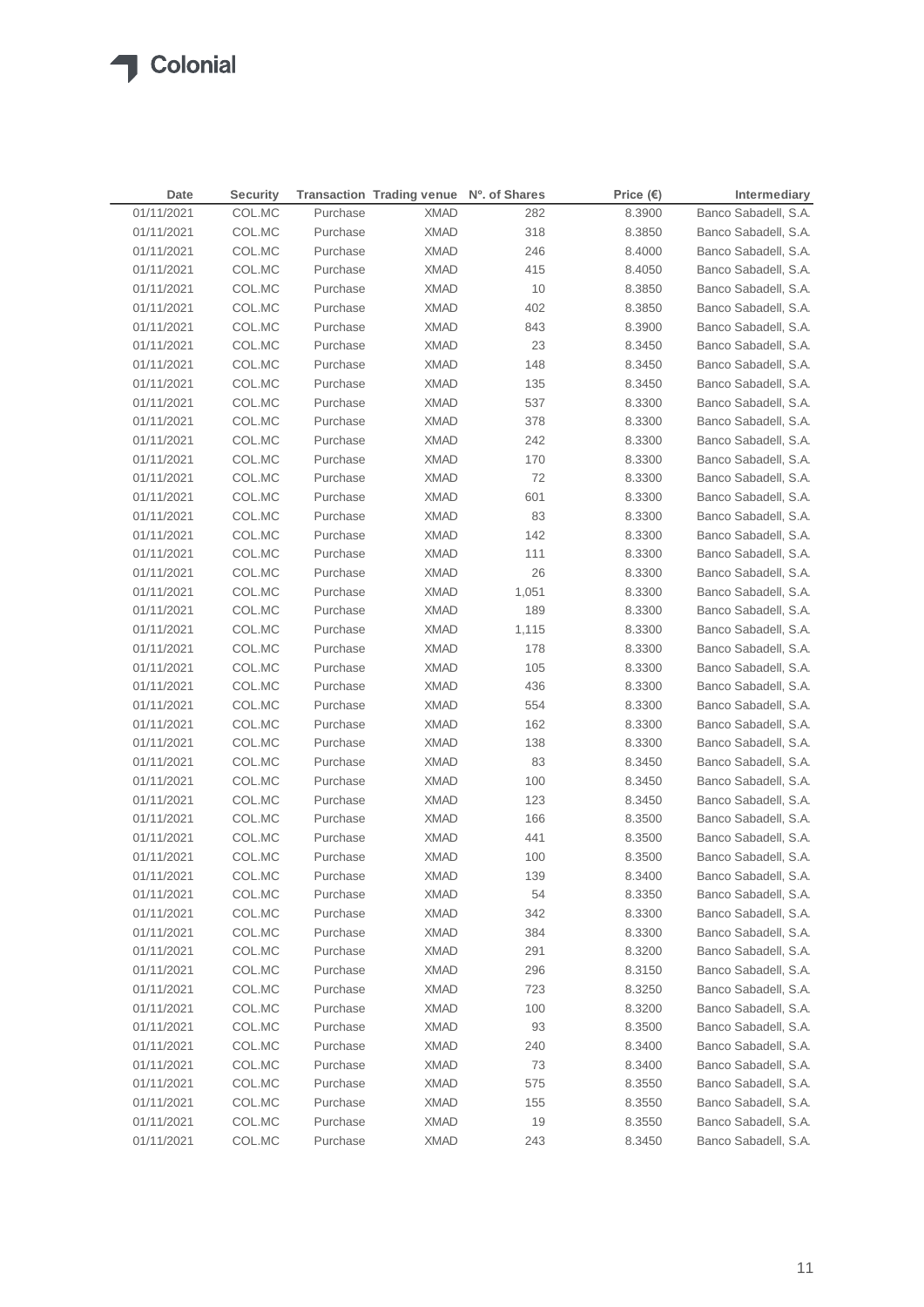$\sqrt{2}$ 

| Date       | <b>Security</b> |          | Transaction Trading venue Nº. of Shares |       | Price $(\epsilon)$ | Intermediary         |
|------------|-----------------|----------|-----------------------------------------|-------|--------------------|----------------------|
| 01/11/2021 | COL.MC          | Purchase | <b>XMAD</b>                             | 323   | 8.3450             | Banco Sabadell, S.A. |
| 01/11/2021 | COL.MC          | Purchase | <b>XMAD</b>                             | 405   | 8.3450             | Banco Sabadell, S.A. |
| 01/11/2021 | COL.MC          | Purchase | <b>XMAD</b>                             | 322   | 8.3500             | Banco Sabadell, S.A. |
| 01/11/2021 | COL.MC          | Purchase | <b>XMAD</b>                             | 280   | 8.3450             | Banco Sabadell, S.A. |
| 01/11/2021 | COL.MC          | Purchase | <b>XMAD</b>                             | 924   | 8.3500             | Banco Sabadell, S.A. |
| 01/11/2021 | COL.MC          | Purchase | <b>XMAD</b>                             | 372   | 8.3400             | Banco Sabadell, S.A. |
| 01/11/2021 | COL.MC          | Purchase | <b>XMAD</b>                             | 217   | 8.3500             | Banco Sabadell, S.A. |
| 01/11/2021 | COL.MC          | Purchase | <b>XMAD</b>                             | 73    | 8.3500             | Banco Sabadell, S.A. |
| 01/11/2021 | COL.MC          | Purchase | <b>XMAD</b>                             | 240   | 8.3450             | Banco Sabadell, S.A. |
| 01/11/2021 | COL.MC          | Purchase | <b>XMAD</b>                             | 126   | 8.3450             | Banco Sabadell, S.A. |
| 01/11/2021 | COL.MC          | Purchase | <b>XMAD</b>                             | 242   | 8.3500             | Banco Sabadell, S.A. |
| 01/11/2021 | COL.MC          | Purchase | <b>XMAD</b>                             | 551   | 8.3500             | Banco Sabadell, S.A. |
| 01/11/2021 | COL.MC          | Purchase | <b>XMAD</b>                             | 299   | 8.3350             | Banco Sabadell, S.A. |
| 01/11/2021 | COL.MC          | Purchase | <b>XMAD</b>                             | 751   | 8.3450             | Banco Sabadell, S.A. |
| 01/11/2021 | COL.MC          | Purchase | <b>XMAD</b>                             | 195   | 8.3400             | Banco Sabadell, S.A. |
| 01/11/2021 | COL.MC          | Purchase | <b>XMAD</b>                             | 101   | 8.3400             | Banco Sabadell, S.A. |
| 01/11/2021 | COL.MC          | Purchase | <b>XMAD</b>                             | 87    | 8.3400             | Banco Sabadell, S.A. |
| 01/11/2021 | COL.MC          | Purchase | <b>XMAD</b>                             | 53    | 8.3500             | Banco Sabadell, S.A. |
| 01/11/2021 | COL.MC          | Purchase | <b>XMAD</b>                             | 191   | 8.3500             | Banco Sabadell, S.A. |
| 01/11/2021 | COL.MC          | Purchase | <b>XMAD</b>                             | 414   | 8.3500             | Banco Sabadell, S.A. |
| 01/11/2021 | COL.MC          | Purchase | <b>XMAD</b>                             | 622   | 8.3500             | Banco Sabadell, S.A. |
| 01/11/2021 | COL.MC          | Purchase | <b>XMAD</b>                             | 371   | 8.3550             | Banco Sabadell, S.A. |
| 01/11/2021 | COL.MC          | Purchase | <b>XMAD</b>                             | 296   | 8.3500             | Banco Sabadell, S.A. |
| 01/11/2021 | COL.MC          | Purchase | <b>XMAD</b>                             | 297   | 8.3450             | Banco Sabadell, S.A. |
| 02/11/2021 | COL.MC          | Purchase | <b>XMAD</b>                             | 121   | 8.4000             | Banco Sabadell, S.A. |
| 02/11/2021 | COL.MC          | Purchase | <b>XMAD</b>                             | 238   | 8.4000             | Banco Sabadell, S.A. |
| 02/11/2021 | COL.MC          | Purchase | <b>XMAD</b>                             | 2,141 | 8.4000             | Banco Sabadell, S.A. |
| 02/11/2021 | COL.MC          | Purchase | XMAD                                    | 392   | 8.3850             | Banco Sabadell, S.A. |
| 02/11/2021 | COL.MC          | Purchase | <b>XMAD</b>                             | 437   | 8.3450             | Banco Sabadell, S.A. |
| 02/11/2021 | COL.MC          | Purchase | XMAD                                    | 806   | 8.3400             | Banco Sabadell, S.A. |
| 02/11/2021 | COL.MC          | Purchase | XMAD                                    | 361   | 8.3400             | Banco Sabadell, S.A. |
| 02/11/2021 | COL.MC          | Purchase | XMAD                                    | 1,751 | 8.3400             | Banco Sabadell, S.A. |
| 02/11/2021 | COL.MC          | Purchase | XMAD                                    | 385   | 8.3250             | Banco Sabadell, S.A. |
| 02/11/2021 | COL.MC          | Purchase | <b>XMAD</b>                             | 647   | 8.3300             | Banco Sabadell, S.A. |
| 02/11/2021 | COL.MC          | Purchase | <b>XMAD</b>                             | 268   | 8.3300             | Banco Sabadell, S.A. |
| 02/11/2021 | COL.MC          | Purchase | <b>XMAD</b>                             | 20    | 8.3300             | Banco Sabadell, S.A. |
| 02/11/2021 | COL.MC          | Purchase | <b>XMAD</b>                             | 643   | 8.3300             | Banco Sabadell, S.A. |
| 02/11/2021 | COL.MC          | Purchase | <b>XMAD</b>                             | 245   | 8.3000             | Banco Sabadell, S.A. |
| 02/11/2021 | COL.MC          | Purchase | <b>XMAD</b>                             | 81    | 8.3000             | Banco Sabadell, S.A. |
| 02/11/2021 | COL.MC          | Purchase | <b>XMAD</b>                             | 76    | 8.3050             | Banco Sabadell, S.A. |
| 02/11/2021 | COL.MC          | Purchase | <b>XMAD</b>                             | 406   | 8.3100             | Banco Sabadell, S.A. |
| 02/11/2021 | COL.MC          | Purchase | <b>XMAD</b>                             | 295   | 8.2900             | Banco Sabadell, S.A. |
| 02/11/2021 | COL.MC          | Purchase | <b>XMAD</b>                             | 473   | 8.3050             | Banco Sabadell, S.A. |
| 02/11/2021 | COL.MC          | Purchase | <b>XMAD</b>                             | 701   | 8.3400             | Banco Sabadell, S.A. |
| 02/11/2021 | COL.MC          | Purchase | <b>XMAD</b>                             | 225   | 8.3250             | Banco Sabadell, S.A. |
| 02/11/2021 | COL.MC          | Purchase | <b>XMAD</b>                             | 330   | 8.3100             | Banco Sabadell, S.A. |
| 02/11/2021 | COL.MC          | Purchase | <b>XMAD</b>                             | 105   | 8.3100             | Banco Sabadell, S.A. |
| 02/11/2021 | COL.MC          | Purchase | <b>XMAD</b>                             | 363   | 8.3050             | Banco Sabadell, S.A. |
| 02/11/2021 | COL.MC          | Purchase | <b>XMAD</b>                             | 246   | 8.2950             | Banco Sabadell, S.A. |
| 02/11/2021 | COL.MC          | Purchase | <b>XMAD</b>                             | 983   | 8.3400             | Banco Sabadell, S.A. |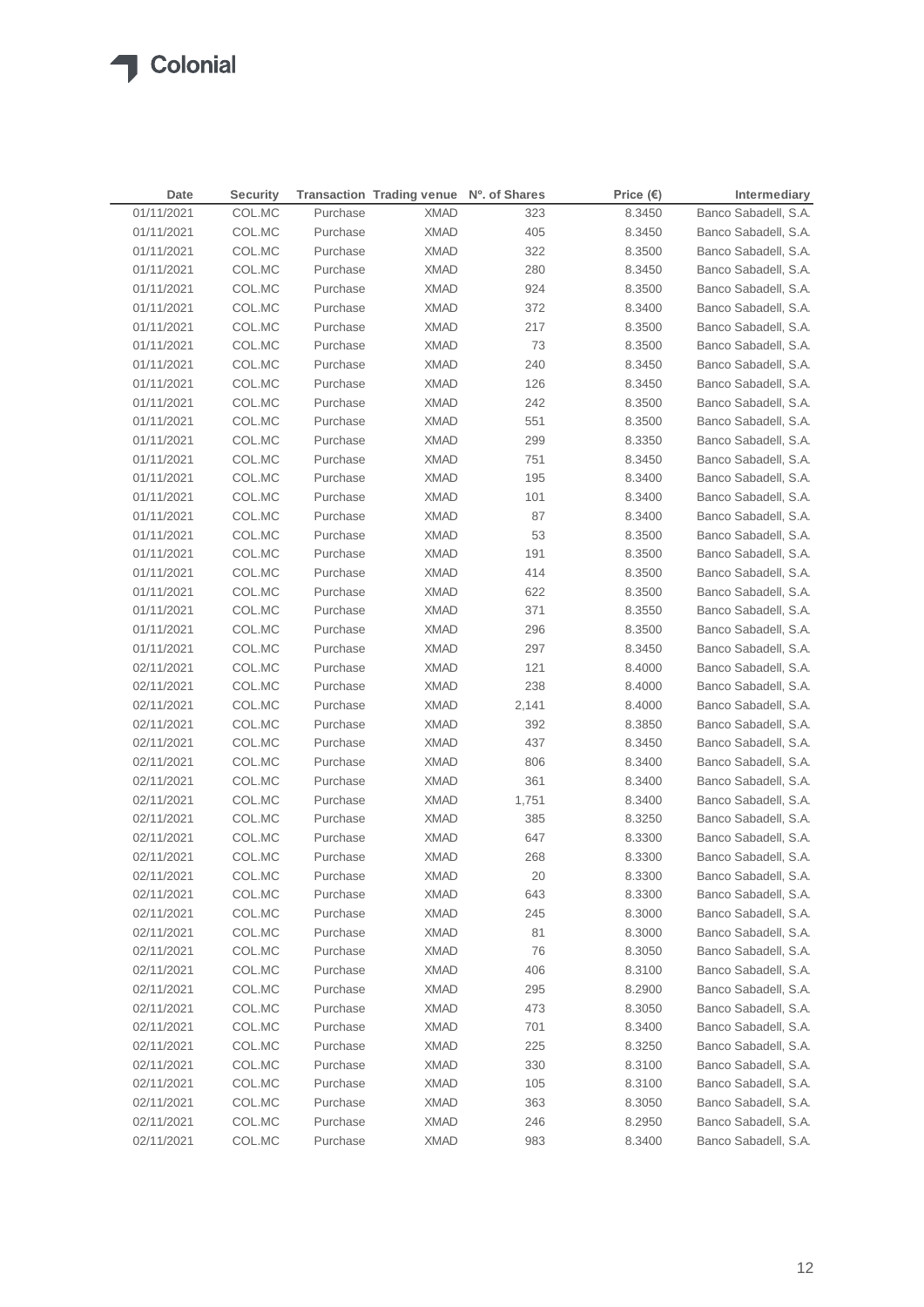$\sqrt{2}$ 

| Date       | <b>Security</b> |          | Transaction Trading venue Nº. of Shares |              | Price $(\epsilon)$ | Intermediary         |
|------------|-----------------|----------|-----------------------------------------|--------------|--------------------|----------------------|
| 02/11/2021 | COL.MC          | Purchase | <b>XMAD</b>                             | 284          | 8.3100             | Banco Sabadell, S.A. |
| 02/11/2021 | COL.MC          | Purchase | <b>XMAD</b>                             | 130          | 8.3200             | Banco Sabadell, S.A. |
| 02/11/2021 | COL.MC          | Purchase | <b>XMAD</b>                             | 417          | 8.3200             | Banco Sabadell, S.A. |
| 02/11/2021 | COL.MC          | Purchase | <b>XMAD</b>                             | 132          | 8.3150             | Banco Sabadell, S.A. |
| 02/11/2021 | COL.MC          | Purchase | <b>XMAD</b>                             | 979          | 8.3250             | Banco Sabadell, S.A. |
| 02/11/2021 | COL.MC          | Purchase | <b>XMAD</b>                             | 26           | 8.3150             | Banco Sabadell, S.A. |
| 02/11/2021 | COL.MC          | Purchase | <b>XMAD</b>                             | 199          | 8.3150             | Banco Sabadell, S.A. |
| 02/11/2021 | COL.MC          | Purchase | <b>XMAD</b>                             | 130          | 8.3150             | Banco Sabadell, S.A. |
| 02/11/2021 | COL.MC          | Purchase | <b>XMAD</b>                             | 1,032        | 8.3200             | Banco Sabadell, S.A. |
| 02/11/2021 | COL.MC          | Purchase | <b>XMAD</b>                             | 1,046        | 8.3200             | Banco Sabadell, S.A. |
| 02/11/2021 | COL.MC          | Purchase | <b>XMAD</b>                             | 1,036        | 8.3050             | Banco Sabadell, S.A. |
| 02/11/2021 | COL.MC          | Purchase | <b>XMAD</b>                             | 317          | 8.3050             | Banco Sabadell, S.A. |
| 02/11/2021 | COL.MC          | Purchase | <b>XMAD</b>                             | 249          | 8.3350             | Banco Sabadell, S.A. |
| 02/11/2021 | COL.MC          | Purchase | <b>XMAD</b>                             | 230          | 8.3400             | Banco Sabadell, S.A. |
| 02/11/2021 | COL.MC          | Purchase | <b>XMAD</b>                             | 215          | 8.3200             | Banco Sabadell, S.A. |
| 02/11/2021 | COL.MC          | Purchase | <b>XMAD</b>                             | 262          | 8.3150             | Banco Sabadell, S.A. |
| 02/11/2021 | COL.MC          | Purchase | <b>XMAD</b>                             | 250          | 8.3300             | Banco Sabadell, S.A. |
| 02/11/2021 | COL.MC          | Purchase | <b>XMAD</b>                             | 453          | 8.3450             | Banco Sabadell, S.A. |
| 02/11/2021 | COL.MC          | Purchase | <b>XMAD</b>                             | 1,389        | 8.3500             | Banco Sabadell, S.A. |
| 02/11/2021 | COL.MC          | Purchase | <b>XMAD</b>                             | 348          | 8.3350             | Banco Sabadell, S.A. |
| 02/11/2021 | COL.MC          | Purchase | <b>XMAD</b>                             | 291          | 8.3300             | Banco Sabadell, S.A. |
| 02/11/2021 | COL.MC          | Purchase | <b>XMAD</b>                             | 456          | 8.3400             | Banco Sabadell, S.A. |
| 02/11/2021 | COL.MC          | Purchase | <b>XMAD</b>                             | 258          | 8.3450             | Banco Sabadell, S.A. |
| 02/11/2021 | COL.MC          | Purchase | <b>XMAD</b>                             | 265          | 8.3300             | Banco Sabadell, S.A. |
| 02/11/2021 | COL.MC          | Purchase | <b>XMAD</b>                             | 477          | 8.3300             | Banco Sabadell, S.A. |
| 02/11/2021 | COL.MC          | Purchase | <b>XMAD</b>                             | 221          | 8.3450             | Banco Sabadell, S.A. |
| 02/11/2021 | COL.MC          | Purchase | <b>XMAD</b>                             | 357          | 8.3000             | Banco Sabadell, S.A. |
| 02/11/2021 | COL.MC          | Purchase | XMAD                                    | 128          | 8.3000             | Banco Sabadell, S.A. |
| 02/11/2021 | COL.MC          | Purchase | <b>XMAD</b>                             | 251          | 8.2900             | Banco Sabadell, S.A. |
| 02/11/2021 | COL.MC          | Purchase | XMAD                                    | 261          | 8.2900             | Banco Sabadell, S.A. |
| 02/11/2021 | COL.MC          | Purchase | XMAD                                    | 1,248        | 8.3150             | Banco Sabadell, S.A. |
| 02/11/2021 | COL.MC          | Purchase | XMAD                                    | 295          | 8.3100             | Banco Sabadell, S.A. |
| 02/11/2021 | COL.MC          | Purchase | XMAD                                    | 4            | 8.3150             | Banco Sabadell, S.A. |
| 02/11/2021 | COL.MC          | Purchase | XMAD                                    | 4            | 8.3150             | Banco Sabadell, S.A. |
| 02/11/2021 | COL.MC          | Purchase | XMAD                                    | 361          | 8.3150             | Banco Sabadell, S.A. |
| 02/11/2021 | COL.MC          | Purchase | <b>XMAD</b>                             | 1,582        | 8.3350             | Banco Sabadell, S.A. |
| 02/11/2021 | COL.MC          | Purchase | <b>XMAD</b>                             | 190          | 8.3350             | Banco Sabadell, S.A. |
| 02/11/2021 | COL.MC          | Purchase | <b>XMAD</b>                             | 329          | 8.3350             | Banco Sabadell, S.A. |
| 02/11/2021 | COL.MC          | Purchase | <b>XMAD</b>                             | 397          | 8.3550             | Banco Sabadell, S.A. |
| 02/11/2021 | COL.MC          | Purchase | <b>XMAD</b>                             | 32           | 8.3600             | Banco Sabadell, S.A. |
| 02/11/2021 | COL.MC          | Purchase | <b>XMAD</b>                             | 175          | 8.3600             | Banco Sabadell, S.A. |
| 02/11/2021 | COL.MC          | Purchase | <b>XMAD</b>                             | 395          | 8.3600             | Banco Sabadell, S.A. |
| 02/11/2021 | COL.MC          | Purchase | <b>XMAD</b>                             | 56           | 8.3550             | Banco Sabadell, S.A. |
| 02/11/2021 | COL.MC          | Purchase | <b>XMAD</b>                             | 327          | 8.3700             | Banco Sabadell, S.A. |
| 02/11/2021 | COL.MC          | Purchase | <b>XMAD</b>                             | 245          | 8.3450             | Banco Sabadell, S.A. |
| 02/11/2021 | COL.MC          | Purchase | <b>XMAD</b>                             | $\mathbf{1}$ | 8.3450             | Banco Sabadell, S.A. |
| 02/11/2021 | COL.MC          | Purchase | <b>XMAD</b>                             | 849          | 8.3450             | Banco Sabadell, S.A. |
| 02/11/2021 | COL.MC          | Purchase | <b>XMAD</b>                             | 32           | 8.3500             | Banco Sabadell, S.A. |
| 02/11/2021 | COL.MC          | Purchase | <b>XMAD</b>                             | 242          | 8.3500             | Banco Sabadell, S.A. |
| 02/11/2021 | COL.MC          | Purchase | <b>XMAD</b>                             | 673          | 8.3500             | Banco Sabadell, S.A. |
|            |                 |          |                                         |              |                    |                      |